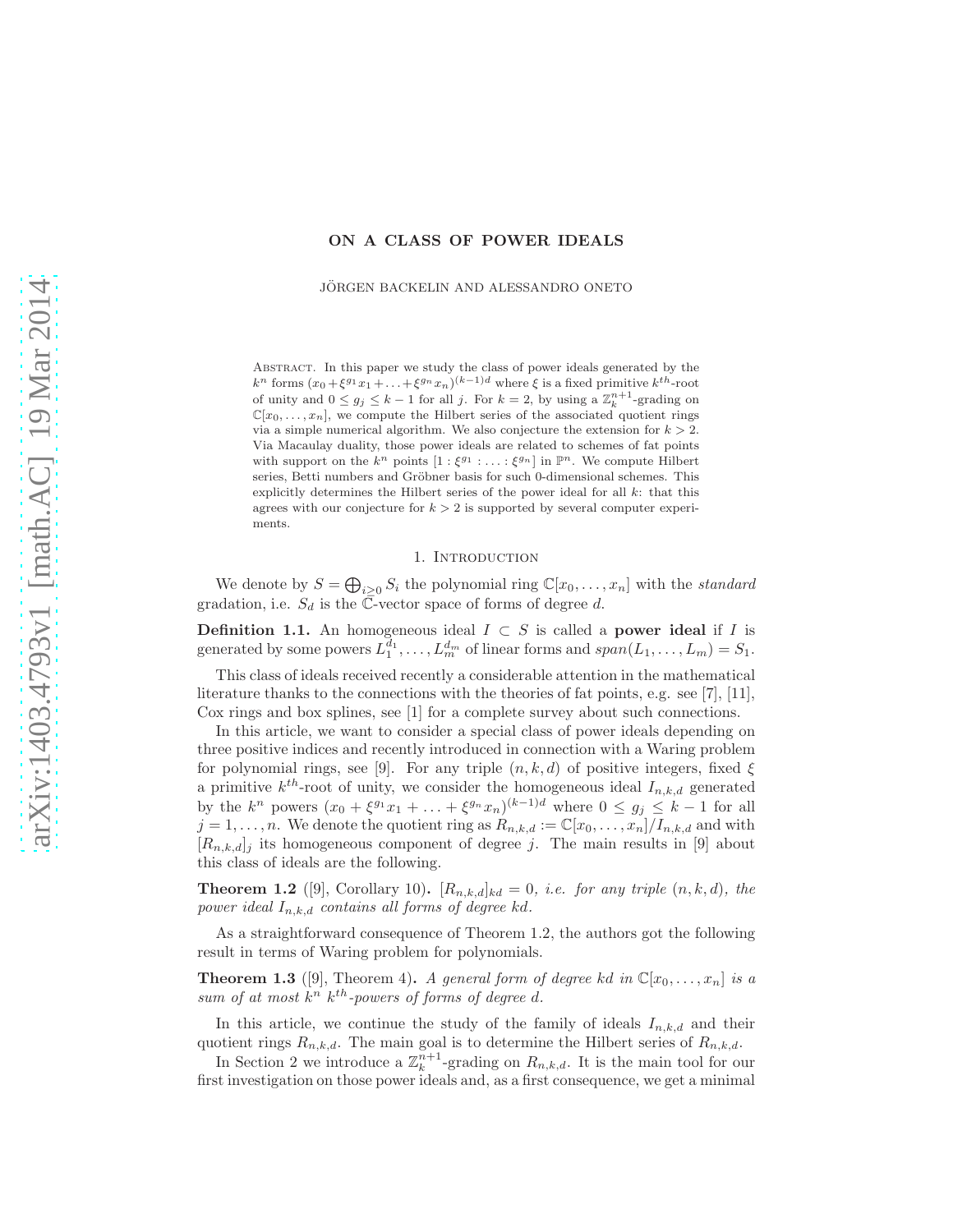set of generators for the ideal  $I_{n,k,d}$ . In Section 3.1 we focus on the  $k = 2$  case. We determine the Hilbert series for the quotient ring  $R_{2,n,d}$  describing a numerical and easily implementable algorithm. One consequence is that  $[R_{2,n,d}]_{2d-1} = 0$ , which strengthens Theorem 1.2 in the  $k = 2$  case. In Section 3.2, we consider the  $k > 2$ case and we conjecture the extension of our algorithm. In Section 4, we see how to apply our results to determine the Hilbert function of the schemes of fat points supported on the  $k^n$  points of type  $[1:\xi^{i_1}:\ldots:\xi^{i_n}]\in\mathbb{P}^n$ , where  $\xi$  is a  $k^{th}$  root of unity and  $0 \leq i_j \leq k-1$ , for all  $j = 1, ..., n$ . In particular, we get the following result and we check, with the support of a computer, that the Hilbert function provided coincides with the conjectured algorithm in Section 3.2.

**Theorem 1.4.** Let  $I_k^{(d)}$  be the ideal of the scheme of fat points of multiplicity d with support on the  $k^{\tilde{n}}$  points of type  $[1:\xi^{g_1}:\ldots:\xi^{g_n}]\in\mathbb{P}^n$  where  $\xi$  is a primitive  $k^{th}$ -root of unity. Then, we have that the Betti numbers of the quotient  $S/I_k^{(d)}$  are *given by*  $\beta_{i,kd+k(i-1)} = \binom{d+i-2}{i-1} \binom{d+n-1}{n-i}, \text{ for } i = 1, \ldots, n.$ 

*Moreover, the ideal*  $I_k^{(d)}$  *is generated by the degree kd forms*  $\mathcal{G}_{i_1,...,i_n} := \prod_{j=1}^n (x_j^k - x_j^k)$  $(x_0^k)^{i_j}$  for all  $(i_1, ..., i_n) \in \mathbb{N}$  with  $i_1 + ... + i_n = d$ .

**Acknowledgement.** The authors would like to deeply thank Ralf Fröberg for his ideas and his helpful comments during all this project, and to express their gratitude to Boris Shapiro for the constructive meetings. The computer algebra software packages CoCoA [6] and Macaulay2 [12] were useful in calculations of many instructive examples and in the computations explained in Remark 3.15 and Remark 4.11.

## 2. Multicycle gradation

Let  $\mathbb{Z}_k = \{ [0]_k, [1]_k, \ldots, [k-1]_k \}$  be the cyclic group of integers *modulo* k. Let  $\xi$  be a primitive  $k^{th}$ -root of unity and observe that, for any  $\nu \in \mathbb{Z}_k$ , the complex number  $\xi^{\nu}$  is well-defined. We will usually use a small abuse of notation denoting a class of integer modulo k simply with its representative between 0 and  $k - 1$ ; e.g. when we will consider the scalar product between two vectors  $\mathbf{g}, \mathbf{h} \in \mathbb{Z}_k^{n+1}$ , denoted by  $\langle g, h \rangle$ , we will mean the usual scalar product considering each entry of the two vectors as the smallest positive representative of the corresponding class.

Consider, for each  $\mathbf{g} = (g_0, \dots, g_n) \in \mathbb{Z}_k^{n+1}$ , the polynomial

$$
\phi_{\mathbf{g}} := \left(\sum_{i=0}^{n} \xi^{g_i} x_i\right)^D, \text{ where } D := (k-1)d.
$$

Hence,  $I_{n,k,d}$  is by definition the ideal generated by all  $\phi_{\mathbf{g}}$ , with  $\mathbf{g} \in 0 \times \mathbb{Z}_k^n$ . It is homogeneous with respect to the standard gradation, but it is also homogeneous with respect to the  $\mathbb{Z}_k^{n+1}$ -gradation we are going to define.

Consider the projection  $\pi_k : \mathbb{N} \longrightarrow \mathbb{Z}_k$  given by  $\pi_k(n) = [n]_k$ . For any vector  $\mathbf{a} = (a_0, \dots, a_n) \in \mathbb{N}^{n+1}$ , we define the **multicyclic degree** as follows.

Given a monomial  $\mathbf{x}^{\mathbf{a}} := x_0^{a_0} \dots x_n^{a_n}$ , we set

$$
\mathrm{mcdeg}(\mathbf{x}^{\mathbf{a}}):=\pi_k^{n+1}(\mathbf{a})=([a_0]_k,\ldots,[a_n]_k).
$$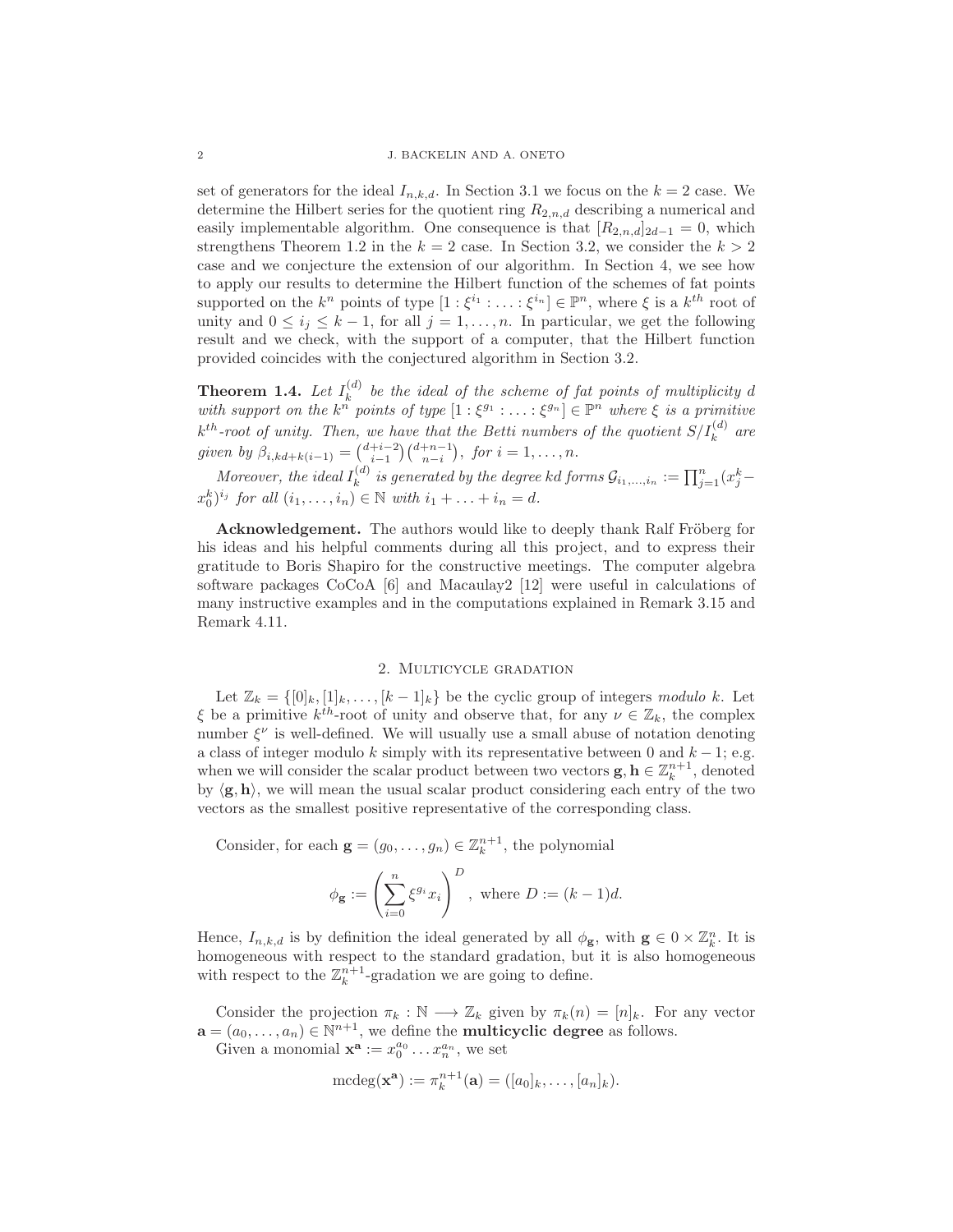Thus, combining this multicyclic degree with the standard gradation, we get the multigradation on the polynomial ring  $S$  given by

$$
S = \bigoplus_{i \in \mathbb{N}} S_i = \bigoplus_{i \in \mathbb{N}} \bigoplus_{\mathbf{g} \in \mathbb{Z}_k^{n+1}} S_{i,\mathbf{g}}, \text{ where } S_{i,\mathbf{g}} := S_i \cap S_{\mathbf{g}};
$$

where, for any  $i_1, i_2 \in \mathbb{N}$  and  $\mathbf{g}_1, \mathbf{g}_2 \in \mathbb{Z}_k^{n+1}$ , we have that

$$
S_{i_1,\mathbf{g}_1} \cdot S_{i_2,\mathbf{g}_2} = S_{i_1+i_2,\mathbf{g}_1+\mathbf{g}_2}.
$$

**Remark 2.1.** For  $\mathbf{0} := (0, \ldots, 0)$ , we get obviously that  $S_{\mathbf{0}} = \mathbb{C}[x_0^k, \ldots, x_n^k]$ , and then, for any  $i \in \mathbb{N}$ ,

 $S_{i,\mathbf{0}} \neq 0$  if and only if  $i = jk$  for some  $j \in \mathbb{N}$ ,

in such a case

$$
\dim_{\mathbb{C}} S_{jk,0} = \binom{n+j}{n}.
$$

For any arbitrary multicycle  $\mathbf{g} = (g_0, \dots, g_n) \in \mathbb{Z}_k^{n+1}$ , we define the **partition** vector to be part(g) :=  $(\#\{g_i = 0\}, \ldots, \#\{g_i = k-1\})$  and the weight of g as  $wt(\mathbf{g}) := \sum_{j=0}^{n} g_j$ . Clearly, the weight is non-negative and

$$
wt(g) = 0
$$
 if and only if  $g = 0$ .

**Lemma 2.2.** *Let*  $i \in \mathbb{N}$  *and*  $\mathbf{g} \in \mathbb{Z}_k^{n+1}$ *. Then,* 

$$
S_{i,\mathbf{g}} \neq 0 \text{ if and only if } i - \text{wt}(\mathbf{g}) = jk, \text{ for some } j \in \mathbb{N}.
$$

*In such a case,*

$$
\dim_{\mathbb{C}} S_{i,\mathbf{g}} = \binom{n+j}{n}.
$$

*Proof.* Given a monomial  $\mathbf{x}^{\mathbf{a}}$  with  $i = \deg(\mathbf{x}^{\mathbf{a}})$ , consider  $\mathbf{g} = \pi_k^{n+1}(\mathbf{a})$ . Hence, we have that  $\mathbf{x}^{\mathbf{a}-\mathbf{g}} \in S_{i-\text{wt}(\mathbf{g}),\mathbf{0}}$ . Hence,

$$
\dim_{\mathbb{C}} S_{i,\mathbf{g}} = \dim_{\mathbb{C}} S_{i-\text{wt}(\mathbf{g}),\mathbf{0}} = \binom{n+j}{n}.
$$

Now, we denote with  $\mathcal{G}_{k,n,i}$  the set set of all multicycles satisfying the two equivalent conditions of Lemma 2.2, i.e.

$$
\mathcal{G}_{k,n,i} := \{ \mathbf{h} \in \mathbb{Z}_k^{n+1} \mid i - \text{wt}(\mathbf{h}) \in k\mathbb{N} \} = \{ \mathbf{h} \in \mathbb{Z}_k^{n+1} \mid S_{i,\mathbf{h}} \neq 0 \}.
$$

Coming back to our ideal, since we can write  $S_D = \bigoplus_{g \in \mathbb{Z}_k^{n+1}} S_{D,g}$ , we can represent the generator  $\phi_{\mathbf{0}} = (x_0 + \ldots + x_n)^D$  of  $I_{n,k,d}$  as

$$
\phi_{\mathbf{0}} = \sum_{\mathbf{g} \in \mathbb{Z}_k^{n+1}} \psi_{\mathbf{g}}, \text{ where } \psi_{\mathbf{g}} \in S_{D, \mathbf{g}}.
$$

Clearly, if  $\psi_{\mathbf{g}} \neq 0$  then  $\mathbf{g} \in \mathcal{G}_{k,n,D}$ , but one can also check that actually

$$
\psi_{\mathbf{g}} \neq 0 \iff \mathbf{g} \in \mathcal{G}_{k,n,D}.
$$

In particular, under the equivalent latter conditions, we have that,

$$
\psi_{\mathbf{g}} = \sum_{\substack{d_0 + \ldots + d_n = D \\ \pi_k^{n+1}(d_0, \ldots, d_n) = \mathbf{g}}} \binom{D}{d_0, \ldots, d_n} \mathbf{x}^{\mathbf{d}}.
$$

With the following example, we make this construction more explicit.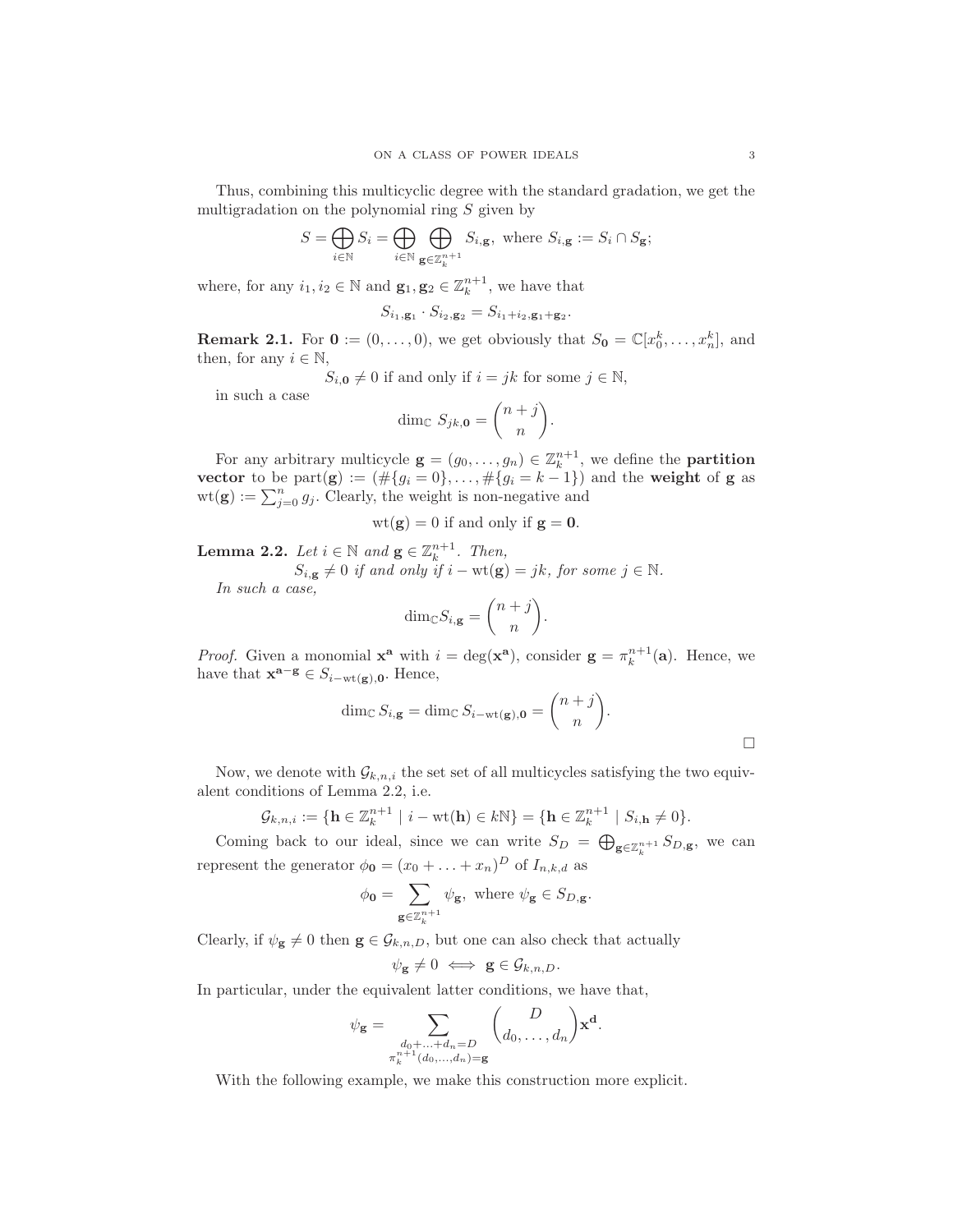**Example 2.3.** Consider the case  $k = 2, n = 2, d = 4$  and  $\phi_0 = (x_0 + x_1 + x_2)^4$ . We have  $\overline{4}$ 

$$
\psi_{(0,0,0)} = x_0^4 + 6x_0^2x_1^2 + 6x_0^2x_2^2 + x_1^4 + 6x_1^2x_2^2 + x_2^4;
$$
  
\n
$$
\psi_{(1,0,0)} = \psi_{(0,1,0)} = \psi_{(0,0,1)} = \psi_{(1,1,1)} = 0;
$$
  
\n
$$
\psi_{(1,1,0)} = 4x_0^3x_1 + 12x_0x_1x_2^2 + 4x_0x_1^3;
$$
  
\n
$$
\psi_{(1,0,1)} = 4x_0^3x_2 + 12x_0x_1^2x_2 + 4x_0x_2^3;
$$
  
\n
$$
\psi_{(0,1,1)} = 4x_1x_2^3 + 12x_0^2x_1x_2 + 4x_1x_2^3.
$$

We can notice that, since  $(1,0,0) \notin \mathcal{G}_{2,2,4}$ , we already expected  $\psi_{(1,0,0)} = 0$ , and similarly for  $(0, 1, 0)$ ,  $(0, 0, 1)$  and  $(1, 1, 1)$ .

**Lemma 2.4.** For any  $\mathbf{g} \in \mathbb{Z}_k^{n+1}$ , one has

$$
\phi_{\bf g}=\sum_{{\bf h}\in\mathcal{G}_{k,n,D}}\xi^{\langle{\bf g},{\bf h}\rangle}\psi_{\bf h};
$$

*conversely,*

$$
\psi_{\mathbf{g}} = k^{-n-1} \sum_{\mathbf{h} \in \mathbb{Z}_k^{n+1}} \xi^{-\langle \mathbf{g},\mathbf{h}\rangle} \phi_{\mathbf{h}}.
$$

*Proof.* From the definition, we can write

$$
\phi_{\mathbf{g}} = \left(\sum_{i=0}^{n} \xi^{g_i} x_i\right)^D = \sum_{d_0 + \dots + d_n = D} \binom{D}{d_0, \dots, d_n} \prod_{l=0}^{n} \xi^{g_l d_l} x_l^{d_l} =
$$

$$
= \sum_{d_0 + \dots + d_n = D} \binom{D}{d_0, \dots, d_n} \xi^{\langle \mathbf{g}, \mathbf{d} \rangle} \mathbf{x}^{\mathbf{d}}.
$$

Now, we can consider for each  $\mathbf{d} = (d_0, \dots, d_n)$  the vector  $\pi_k^{n+1}(\mathbf{d}) = \mathbf{h} \in \mathbb{Z}_k^{n+1}$ . Since  $\xi$  is a  $k^{th}$  root of unity, we have  $\xi^{\langle g, \mathbf{d} \rangle} = \xi^{\langle g, \mathbf{h} \rangle}$ . Thus,

$$
\phi_{\mathbf{g}} = \sum_{\mathbf{h} \in \mathcal{G}_{k,n,D}} \xi^{\langle \mathbf{g}, \mathbf{h} \rangle} \sum_{\substack{d_0 + \ldots + d_n = D \\ \pi_k^{n+1}(\mathbf{d}) = \mathbf{h}}} \binom{D}{d_0, \ldots, d_n} \mathbf{x}^{\mathbf{d}} = \sum_{\mathbf{h} \in \mathcal{G}_{k,n,D}} \xi^{\langle g, h \rangle} \psi_{\mathbf{h}}.
$$

For the second part of the statement, we consider the following equality which follows from the first part already proved. For any  $\mathbf{m} \in \mathbb{Z}_k^{n+1}$ ,

$$
\sum_{\mathbf{g}\in\mathbb{Z}_k^{n+1}}\xi^{-\langle\mathbf{g},\mathbf{m}\rangle}\phi_{\mathbf{g}}=\sum_{\mathbf{g}\in\mathbb{Z}_k^{n+1}}\sum_{\mathbf{h}\in\mathcal{G}_{k,n,\mathit{D}}}\xi^{\langle\mathbf{g},\mathbf{h}\rangle-\langle\mathbf{g},\mathbf{m}\rangle}\psi_{\mathbf{h}}.
$$

On the right hand side, we have

$$
\begin{cases}\n\text{if } \mathbf{m} = \mathbf{h}: \quad \sum_{\mathbf{g} \in \mathbb{Z}_k^{n+1}} \psi_{\mathbf{h}} = k^{n+1} \psi_{\mathbf{h}}; \\
\text{if } \mathbf{m} \neq \mathbf{h}: \quad \sum_{\mathbf{g} \in \mathbb{Z}_k^{n+1}} \xi^{\langle \mathbf{g}, \mathbf{h} - \mathbf{m} \rangle} \psi_{\mathbf{h}} = \sum_{\mathbf{g} \in \mathbb{Z}_k^{n+1}} \xi_0^{g_0} \dots \xi_n^{g_n} \psi_{\mathbf{h}} = 0.\n\end{cases}
$$

Hence, we have the set  $\{\psi_{\mathbf{g}}\}_{\mathbf{g}\in\mathcal{G}_{k,n,D}}$  of nonzero polynomials with distinct multicyclic degree and consequently linearly independent. In other words, we have proved the following proposition.

**Proposition 2.5.**  $I_{n,k,d}$  *is minimally generated by*  $\{\psi_{g}\}_{g \in \mathcal{G}_{k,n,D}}$ *.*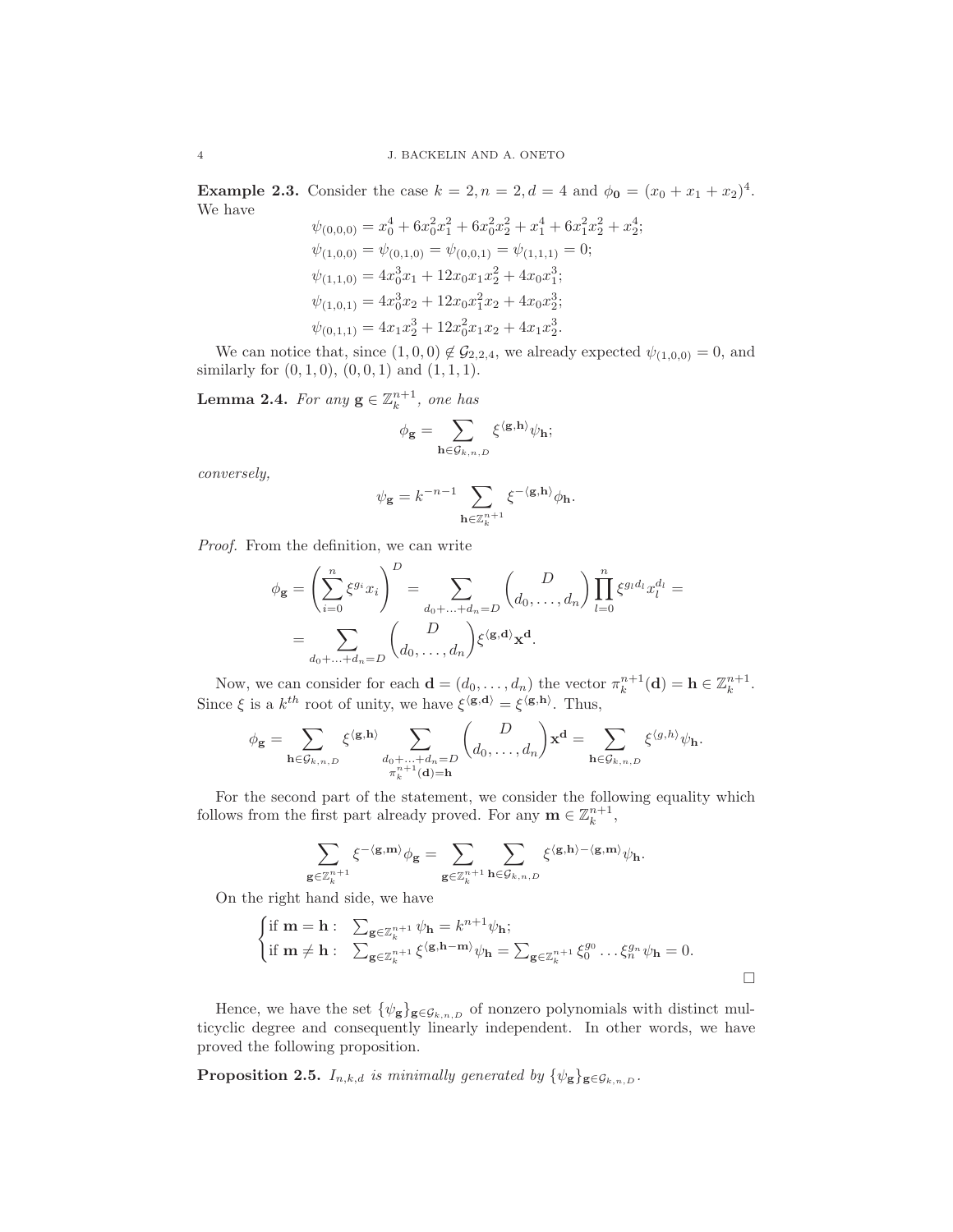$|\mathcal{G}_{k,n,D}| =$ 

**Theorem 2.6.** *The cardinality of*  $\mathcal{G}_{k,n,D}$  *is given by* 

$$
\sum_{i\geq 0} \sum_{\nu_2,\dots,\nu_{k-1}\geq 0} {n+1 \choose D-ki-\sum_{j=1}^{k-1} (j-1)\nu_j} {D-ki-\sum_{j=1}^{k-1} (j-1)\nu_j \choose \nu_2,\dots,\nu_{k-1}, D-\sum_{j=2}^{k-1} j\nu_j} =
$$
  

$$
\sum_{i,\nu_2,\dots,\nu_{k-1}\geq 0} {n+1 \choose \nu_2,\dots,\nu_{k-1}, D-ki-\sum_{j=2}^{k-1} j\nu_j, n+1-D+ki+\sum_{j=2}^{k-1} (j-1)\nu_j}.
$$

*In particular, if*  $k = 2$ *, then this number of generators equals*  $\sum_{i \geq 0} {n+1 \choose d-2i}$ *.* 

*Proof.* For any  $\mathbf{g} \in \mathcal{G}_{k,n,D}$ , we can write  $\psi_{\mathbf{g}} = f(x_0^k, \dots, x_n^k) \mathbf{x}^{\mathbf{g}}$  where f is a homogeneous polynomial of degree i and part $(g) = (0, \nu_1, \dots, \nu_{k-1}).$ 

In order to count the number of elements of  $\mathcal{G}_{k,n,D}$ , there are  $\binom{n+1}{D-ki-\sum_{j=1}^{k-1}(j-1)\nu_j}$ ways to choose the variables with nonzero exponent modulo  $k$  and, for each such choice, there are  $\left( \frac{D-ki-\sum_{j=1}^{k-1} (j-1)\nu_j}{\sum_{j=1}^{k-1} (j-1)\nu_j} \right)$  $D-k_i-\sum_{j=1}^{n} (j-1)\nu_j$  ways to distribute the exponents. □

**Example 2.7.** For  $k = 4, d = 3, n = 2$  we get that the number of minimal generators is  $\binom{3}{0,3,0,0} + \binom{3}{0,1,2,0} + \binom{3}{1,1,0,1} + \binom{3}{2,0,1,0} + \binom{3}{0,0,1,2} = 16$ . This means that the original generators  $\phi_{\mathbf{g}}$  are linearly independent.

**Theorem 2.8.** If  $k = 2$ , the generators  $\{\phi_{\mathbf{g}}\}_{\mathbf{g}\in\{0\times\mathbb{Z}_2^n\}}$  are linearly independent if and *only* if  $n + 1 \leq d$ .

*Proof.*  $\{\psi_{g}\}\$ is linearly independent, and they are  $\sum_{i\geq 0} {n+1 \choose d-2i}$  many. This sum equals  $2^n$  if and only if  $n + 1 \leq d$ .

3. HILBERT FUNCTION OF THE POWER IDEAL  $I_{n,k,d}$ 

In order to simplify the notation, when there will be no ambiguity, we will denote  $I := I_{n,k,d}$  and  $R := R_{n,k,d} = S/I$  with the multicycling gradation described in the previous section  $R = \bigoplus_{i \in \mathbb{N}} \bigoplus_{\mathbf{g} \in \mathbb{Z}_k^{n+1}} R_{i,\mathbf{g}}$ .

**Definition 3.1.** For  $0 \le i \le d$  and given a vector  $\mathbf{h} \in \mathbb{Z}_k^{n+1}$ , we define the map

$$
\mu_{i,\mathbf{h}}: D_{i,\mathbf{h}} := \bigoplus_{\mathbf{g} \in \mathbb{Z}_k^{n+1}} S_{i,\mathbf{h}-\mathbf{g}} \longrightarrow S_{i+D,\mathbf{h}},
$$

$$
(\ldots, f_{\mathbf{g}}, \ldots) \longrightarrow \sum_{\mathbf{g} \in \mathbb{Z}_k^{n+1}} f_{\mathbf{g}} \psi_{\mathbf{g}}.
$$

given by the multiplication by each  $\psi_{\mathbf{g}} \in S_{D,\mathbf{g}}$ .

Remark 3.2. In order to work with relevant examples, we'll assume always that  $i + D - \text{wt}(\mathbf{h}) \in k\mathbb{Z}$  in order to have  $S_{i+D,\mathbf{h}} \neq 0$ . We may also observe that, under such assumption, we have the following equivalence

$$
i - \text{wt}(\mathbf{h} - \mathbf{g}) \in k\mathbb{Z} \Longleftrightarrow D - \text{wt}(\mathbf{g}) \in k\mathbb{Z};
$$

in other words, again from the properties of this multicyclic gradation explained in the previous section, we have

$$
S_{i,\mathbf{h}-\mathbf{g}} \neq 0 \Longleftrightarrow \psi_{\mathbf{g}} \neq 0.
$$

Thus, it makes sense to study the injectivity of the  $\mu_{i,h}$ 's and it will be the crucial step for our computations.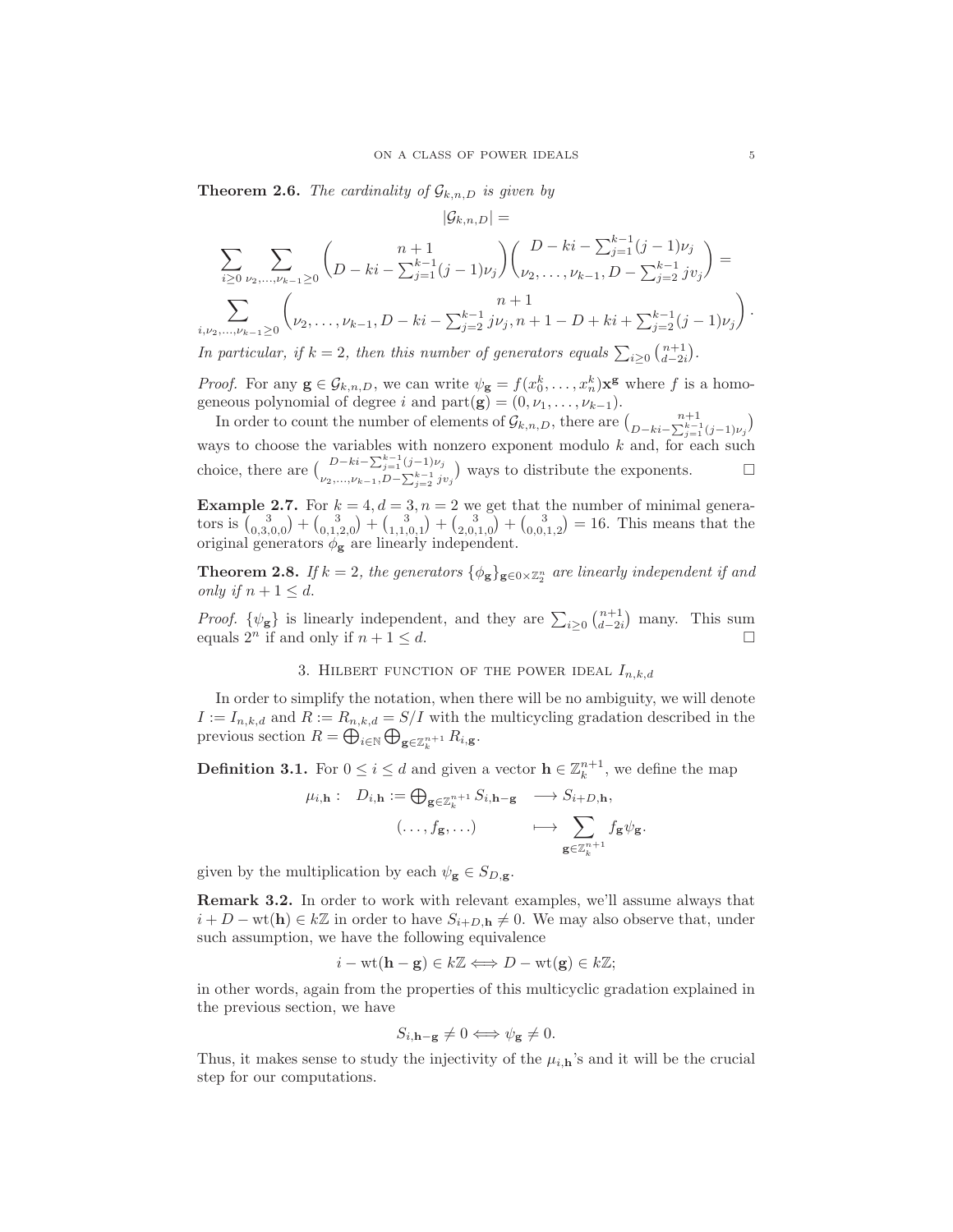**Lemma 3.3.** *Given*  $0 \le i \le d$  *and*  $\mathbf{h} \in \mathbb{Z}_k^{n+1}$ *, if*  $i + D - \text{wt}(\mathbf{h}) \in k\mathbb{N}$  *and*  $\text{wt}(\mathbf{h}) \le$  $(k-1)(d-i)$ *, we have* 

$$
\dim(D_{i,\mathbf{h}}) \le \dim(S_{i+D,\mathbf{h}});
$$

*with equality if*  $wt(h) = (k-1)(d-i)$ .

*Proof.* In such numerical assumptions, we have that  $D_{i,h}$  is simply  $S_i$ ; thus,

$$
\dim_{\mathbb{C}} D_{i,\mathbf{h}} = \binom{n+i}{n};
$$

moreover, we may observe that, for some integer  $m \geq 0$ ,

$$
km = i + D - wt(h) \ge i + D - (k - 1)(d - i) = ki;
$$

hence,  $i + D - \text{wt}(\mathbf{h}) = k(i + j)$  for some  $j \ge 0$  and

$$
\dim(S_{i+D,\mathbf{h}}) = \binom{n+i+j}{n}.
$$

 $\Box$ 

For any  $0 \leq i \leq d$  and  $\mathbf{h} \in \mathbb{Z}_k^{n+1}$ , the image of the map  $\mu_{i,\mathbf{h}}$  is simply the part of multicycling degree  $(i, h)$  of our ideal I. These maps will be the main tool in our computations regarding the Hilbert function of  $I$  and its quotient ring  $R$ . By Remark 3.10 and Lemma 3.3, it makes sense to ask if  $\mu_{i,h}$  is injective whenever  $wt(\mathbf{h}) \leq (k-1)(d-i)$  and  $i+D - wt(\mathbf{h}) \in k\mathbb{Z}$ : in that cases, the dimension of  $I_{i+D,h}$  in degree i will be simply the dimension of  $D_{i,h} = S_i$ . On the other hand, again by Lemma 3.3, one could hope that  $\mu_{i,h}$  is surjective in all the other cases to get, consequently,  $R_{i+D,\mathbf{h}} = 0$ .

This is true for  $k = 2$  as we are going to prove in the next section.

3.1. The  $k = 2$  case. In this case,  $D = (k-1)d = d$ . Moreover, as we said in Remark 3.10, we'll consider only the maps  $\mu_{i,h}$  such that  $i + d - \text{wt(h)}$  is even.

Lemma 3.4. *In the same notation as above, we have:*

- (1)  $\mu_{d,0}$  *is bijective*;
- (2)  $\mu_{i, \mathbf{h}}$  *is injective if* wt(**h**)  $\leq d i$ ;
- (3)  $\mu_{i, \mathbf{h}}$  *is surjective if* wt(**h**)  $\geq d i$ *.*

*Proof.* (1) The map  $\mu_{d,0}$  is surjective from the Theorem 1.2 and it is also injective because we are in the limit case of Lemma 3.3, i.e. where the dimensions of the source and the target are equal.

(2) Given a monomial M with  $M \in S_{d+i, h}$ , there exists a monomial M' such that  $MM' \in S_{2d,\mathbf{0}}$ ; indeed, it is enough to consider the monomial  $\mathbf{x_h}$  to get  $\text{mdeg}(\mathbf{x}_h M) = \mathbf{0}$  and then we can multiply for any monomial with the right degree to get degree equal to  $2d$  and multicyclic degree equal to  $0$ . Hence, the injectivity of  $\mu_{i,h}$  follows from (1).

(3) If wt(h) =  $(d - i)$ , we are in the limit case of Lemma 3.3 and then, from injectivity of  $\mu_{i,h}$ , it follows also the surjectivity. Instead, the case wt(**h**) >  $(d-i)$ follows from the previous one because, given any monomial M with  $M \in S_{n,\mathbf{h}}$  and  $n - \text{wt}(\mathbf{h}) = 2m$ , then M is a product of a monomial M' with  $M' \in S_{n-2m,\mathbf{h}}$ .  $\square$ 

We denote with  $HF(R, i)$  the *Hilbert function* of  $R = S/I$  computed in degree i, i.e.  $HF(R, i) := \dim_{\mathbb{C}}(S_i) - \dim_{\mathbb{C}}(I_i)$ , and with  $HS(R, t)$  the *Hilbert series* defined as  $\text{HS}(R; t) := \sum_{i \in \mathbb{N}} \text{HF}(R, i) t^i$ .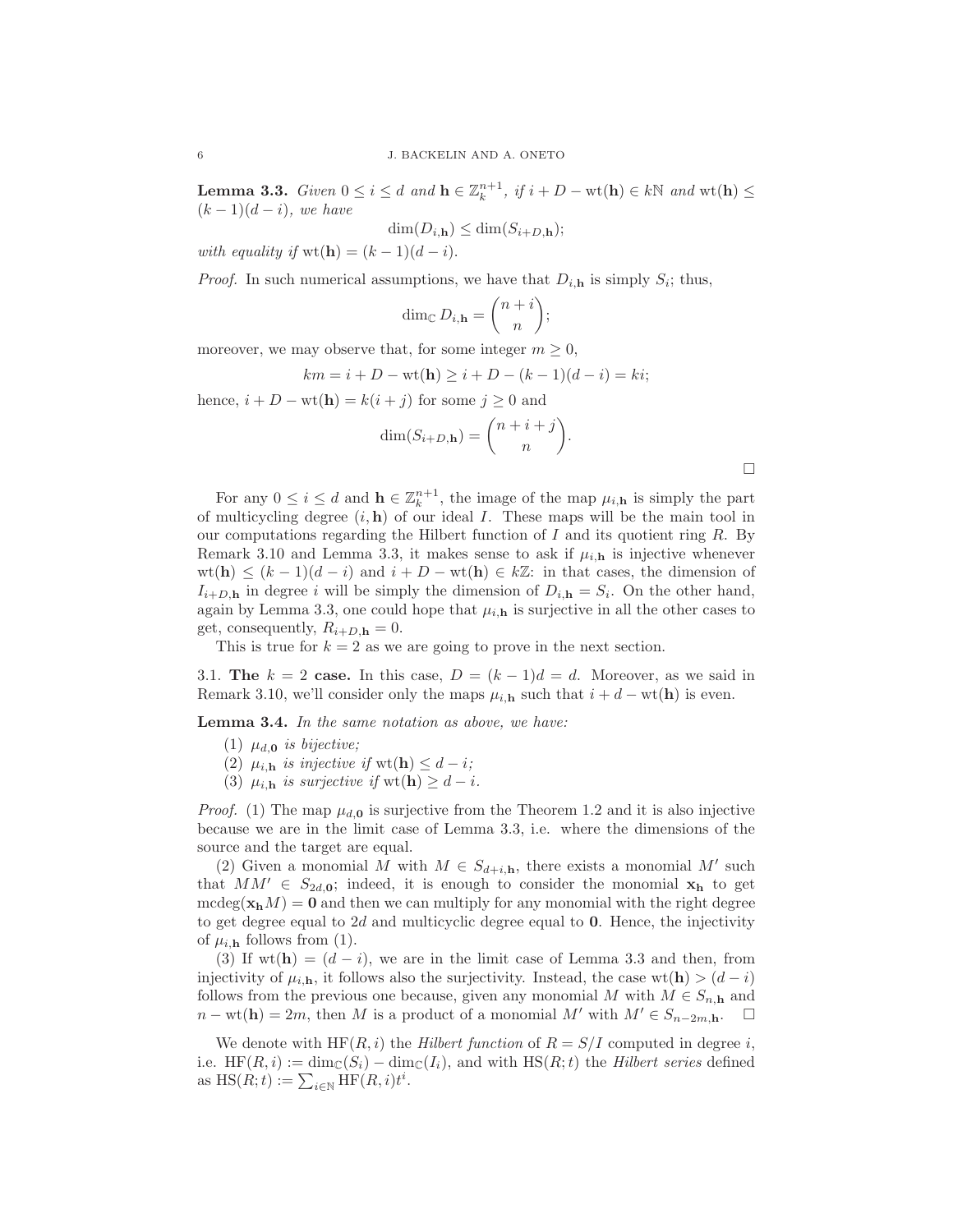Lemma 3.5. *In the same notation as above, we have:*

- (1) *if*  $i < d$ ,  $I_i = 0$ ;
- (2) *if*  $i = j + d$  *with*  $j \geq 0$ ,  $R_{i,h} \neq 0$  *if and only if* 
	- $\mathbf{h} \in \mathcal{H}_j := \{ \mathbf{h}' \mid i \text{wt}(\mathbf{h}') \in 2\mathbb{N}, \ \text{wt}(\mathbf{h}') < d j, \ \text{wt}(\mathbf{h}') \leq n + 1 \};$

*moreover, if*  $\mathbf{h} \in \mathcal{H}_i$ *, then* 

$$
\dim_{\mathbb{C}} R_{i,\mathbf{h}} = \dim_{\mathbb{C}} S_{i,\mathbf{h}} - \binom{n+j}{n}.
$$

*Proof.* Since I has generators in degree d, then  $I_i = 0$  for all  $i < d$ .

Consider now  $i = d + j$  for some  $j \ge 0$ . Since  $R_i = \bigoplus_{\mathbf{h} \in \mathbb{Z}_k^{n+1}} R_{i,\mathbf{h}}$ , we will focus on the dimension of each summand  $R_{i, h}$ . Fix  $h \in \mathbb{Z}_k^{n+1}$ .

We have seen that  $I = (\psi_{\mathbf{g}} | \mathbf{g} \in \mathcal{G}_{2,n,D})$ ; hence,  $I_{i,\mathbf{h}} = \text{Im}(\mu_{j,\mathbf{h}})$ .

By Lemma 3.4, for wt(h)  $\geq d-j$ , we know that  $\mu_{j,h}$  is surjective and then  $I_{i,h} = S_{i,h}$ ; consequently,  $R_{i,h} = 0$ . Moreover, by Lemma 2.2, we need to consider only  $\mathbf{h} \in \mathbb{Z}_k^{n+1}$  such that  $i - \text{wt}(\mathbf{h}) \in 2\mathbb{N}$  otherwise  $S_{i,\mathbf{h}} = 0$  and consequently,  $R_{i,h} = 0$ . Thus, we just need to consider **h** in the set  $\mathcal{H}_j$  defined in the statement.

By Lemma 3.4, in that numerical assumptions,  $\mu_{j,h}$  is injective and then

$$
\dim_{\mathbb{C}} I_{i,\mathbf{h}} = \sum_{\mathbf{g} \in \mathbb{Z}_k^{n+1}} \dim_{\mathbb{C}} S_{j,\mathbf{h}-\mathbf{g}} = \dim_{\mathbb{C}} S_j = {n+j \choose n},
$$

or equivalently,

$$
\dim_{\mathbb{C}} R_{i,\mathbf{h}} = \dim_{\mathbb{C}} S_{i,\mathbf{h}} - \binom{n+j}{n}.
$$

Theorem 3.6. *The Hilbert function of the quotient ring* R *is given by:*

(1) *if*  $i < d$ ,  $HF(R; i) = \binom{n+i}{n}$ ; (2) *if*  $i = j + d$  *with*  $j \ge 0$ *,* 

$$
HF(R; i) = \sum_{\mathbf{h} \in \mathcal{H}_j} \dim_{\mathbb{C}} R_{i, \mathbf{h}} = \sum_{\substack{h < d - j \\ i - h \in 2\mathbb{N}}} \binom{n+1}{h} \left( \binom{n + \frac{i-h}{2}}{n} - \binom{n+j}{n} \right)
$$

*Proof.* For  $i < d$  it is trivial.

Consider  $i = j + d$  with  $j \ge 0$ . First, we may observe that, by Lemma 3.5, whenever  $\mathbf{h} \in \mathcal{H}_j$ , the dimension of  $R_{i,\mathbf{h}}$  depends only on the weight of **h**. Indeed, considering  $h \in \mathcal{H}_j$  and denoting  $h := \text{wt}(\mathbf{h})$ , we get, by Lemma 2.2,

$$
\dim_{\mathbb{C}} R_{i,\mathbf{h}} = \dim_{\mathbb{C}} S_{i-h,\mathbf{0}} - \binom{n+j}{n} = \binom{n+\frac{i-h}{2}}{n} - \binom{n+j}{n}.
$$

To conclude our proof, we just need to observe that, fixed a weight  $h$ , we have exactly  $\binom{n+1}{h}$  vectors  $\mathbf{h} \in \mathbb{Z}_2^{n+1}$  with such weight.

# Corollary 3.7.  $R_{2d-1} = 0$ .

*Proof.*  $R_{2d-1,h} \neq 0$  if and only if wt(h) is odd and wt(h) < 1, so never.

In the following example, we explicit our algorithm in a particular case in order to help the reader in the comprehension of the theorem.

 $\Box$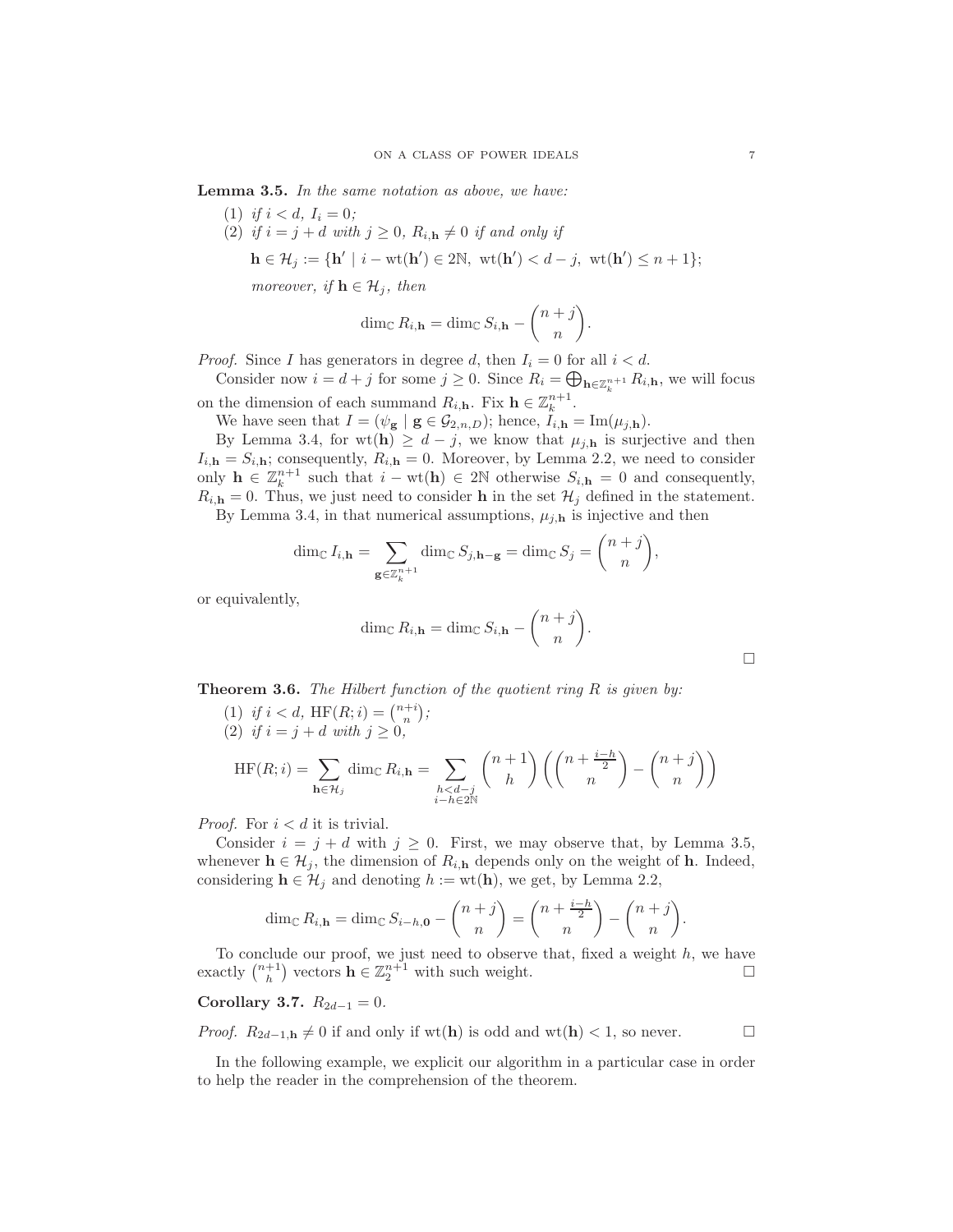**Example 3.8.** Let's take  $n+1=4$ , i.e.  $S = \mathbb{C}[x_0,\ldots,x_3]$  and  $d=5$ . We compute the Hilbert function of the quotient  $R = S/I_{2,3,5}$  where

$$
I_{2,3,5} = ((x_0 \pm x_1 \pm x_2 \pm x_3)^5).
$$

For  $i < 5$ , we have

$$
HF(R; i) = \binom{3+i}{3}.
$$

For  $i = 5$   $(j = 0)$ , we have that  $\mathcal{H}_0 = {\mathbf{h} \mid \text{wt}(\mathbf{h}) = 1, 3}$ , hence

$$
HF(R;5) = \sum_{\text{wt}(\mathbf{h})=1} \dim_{\mathbb{C}} R_{5,\mathbf{h}} + \sum_{\text{wt}(\mathbf{h})=3} \dim_{\mathbb{C}} R_{5,\mathbf{h}} =
$$
  
=  $\binom{4}{1} (\dim_{\mathbb{C}} (S_{4,0}) - 1) + \binom{4}{3} (\dim_{\mathbb{C}} (S_{2,0}) - 1) =$   
=  $4(10 - 1) + 4(4 - 1) = 36 + 12 = 48.$ 

For  $i = 6$   $(j = 1)$ , we have that  $\mathcal{H}_1 = \{\mathbf{h} \mid \text{wt}(\mathbf{h}) = 0, 2\}$ , hence

$$
HF(R;6) = \dim_{\mathbb{C}} R_{6,0} + \sum_{\text{wt}(\mathbf{h})=2} \dim_{\mathbb{C}} R_{6,\mathbf{h}} =
$$
  
=  $(\dim_{\mathbb{C}}(S_{6,0}) - 4) + {4 \choose 2} (\dim_{\mathbb{C}}(S_{4,0}) - 4) =$   
=  $(20 - 4) + 6(10 - 4) = 16 + 36 = 52.$ 

For  $i = 7$   $(j = 2)$ , we have that  $\mathcal{H}_2 = \{\mathbf{h} \mid \text{wt}(\mathbf{h}) = 1\}$ , hence

$$
HF(R;7) = \sum_{\text{wt}(\mathbf{h})=1} \dim_{\mathbb{C}} R_{7,\mathbf{h}} = {4 \choose 1} (\dim_{\mathbb{C}}(S_{6,\mathbf{0}}) - 10) = 4(20 - 10) = 40.
$$

For  $i = 8$   $(j = 3)$ , we have that  $\mathcal{H}_3 = \{0\}$ , hence

$$
HF(R;8) = \dim_{\mathbb{C}} R_{8,\mathbf{0}} = \dim_{\mathbb{C}}(S_{8,\mathbf{0}}) - 20 = 35 - 20 = 15.
$$

For  $i \ge 9$   $(j \ge 4)$ , we can easily see that  $\mathcal{H}_j = \emptyset$ . Thus, the Hilbert function is i 0 1 2 3 4 5 6 7 8 9  $HF(R; i)$  | 1 4 10 20 35 48 52 40 15 -

With the following theorem, we are going to work on our result in order to compute more explicitly the Hilbert series in cases with small number of variables.

**Theorem 3.9.** *The Hilbert series of*  $R_{2,1,d}$  *is given by*  $(1 - 2t^d + t^{2d})/(1 - t)^2$ *. The Hilbert series of*  $R_{2,2,d}$ *, for*  $d \geq 2$  *is given by* 

$$
HS(R_{2,2,d};t) = \frac{\left(1 - 4t^d + dt^{2d-1} + 3t^{2d} - dt^{2d+1}\right)}{(1-t)^3} =
$$
  
= 
$$
\sum_{i=0}^{d-1} {i+2 \choose 2} t^i + \sum_{i=0}^{d-2} \left( {d+i+2 \choose 2} - 4 {i+2 \choose 2} \right) t^{d+i}.
$$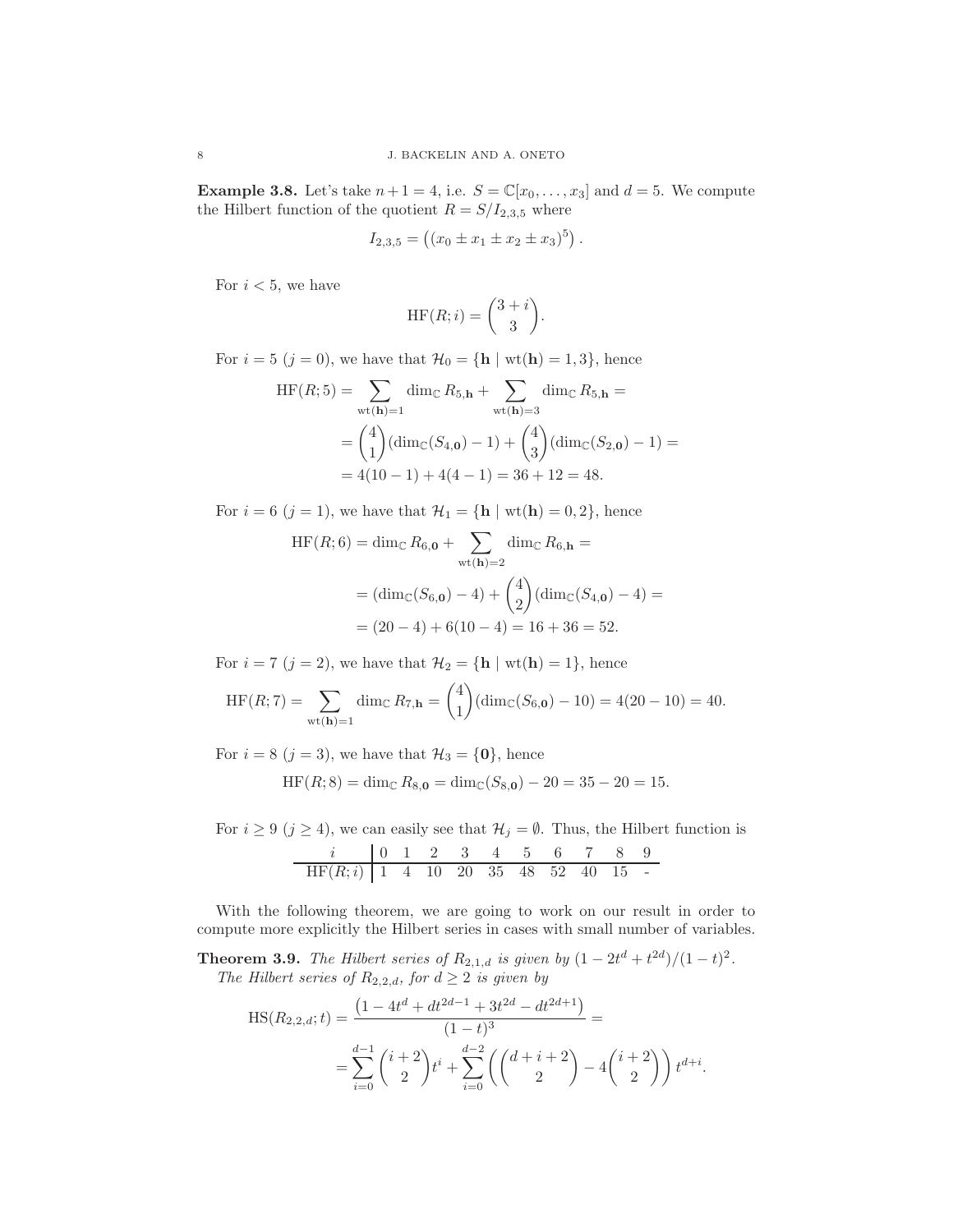*The Hilbert series of*  $R_{2,3,d}$ *, for*  $d \geq 3$  *is given by* 

$$
\begin{split} \text{HS}(R_{2,3,d};t) &= \\ &= \frac{\left(1 - 8t^d + \binom{d}{2}t^{2d-2} + 4dt^{2d-1} - (d^2 - 7)t^{2d} - 4dt^{2d+1} + \binom{d+1}{2}t^{2d+2}\right)}{(1-t)^4} \\ &= \sum_{i=0}^{d-1} \binom{i+3}{3}t^i + \sum_{i=0}^{d-3} \left(\binom{d+i+3}{3} - 8\binom{i+3}{3}\right)t^{d+i} + \binom{d+1}{2}t^{2d-2} .\end{split}
$$

*Proof.* Case  $n + 1 = 2$ . Simply, we have a complete intersection and it follows that the Hilbert series is  $(1 - 2t^d + t^{2d})/(1 - t)^2$ .

Case  $n + 1 = 3$ . From Lemma 3.4, we have that  $[I_{2,2,d}]_{d+j} = S_j [I_{2,2,d}]_d$  for any  $0 \leq j \leq d-3$  since wt(h)  $\leq d-3$  for all possible h. Since  $2d-2$  is even, we get that wt(h) should be even and then, wt(h)  $\leq 2 = d - (d - 2)$ ; thus, we get injectivity also in this degree. Now, from Theorem 3.6, we get that  $\dim_{\mathbb{C}}([R_{2,2,d}]_{d+j}) =$  $\dim_{\mathbb{C}}(S_{d+j}) - \#(\mathcal{H}_j) \cdot {n+j \choose n}.$ 

In our numerical assumption, it is clear that, for  $0 \leq i \leq d-3$ ,  $\mathcal{H}_i$  is exactly the half of all possible vectors in  $\mathbb{Z}_2^{n+1}$ , i.e.  $\#(\mathcal{H}_i) = 2^n$ ; hence,

$$
HS(R_{2,2,d};t) = \sum_{i=0}^{d-1} {i+2 \choose 2} t^i + \sum_{i=0}^{d-2} \left( {d+i+2 \choose 2} - 4 {i+2 \choose 2} \right) t^{d+i}.
$$

A simple calculation shows that  $(1-t)^3$ HS $(R_{2,2,d};t) = (1-4t^d + dt^{2d-1} + 3t^{2d}$  $dt^{2d+1}$ ).

Case  $n + 1 = 4$ . From Lemma 3.4, since wt(h)  $\leq 4$  for all possible h, we get that  $[I_{2,3,d}]_{d+i} = S_i[I_{2,3,d}]_d$  for all  $0 \leq i \leq d-4$ . Moreover, since  $2d-3$  is odd, we get that wt(h) should be odd and consequently wt(h)  $\leq 3 = d - (d - 3)$ ; hence, we have injectivity also in this degree. Moreover, for all  $0 \le i \le d-3$ , we get that  $\mathcal{H}_i$ is half of all possible vectors in  $\mathbb{Z}_2^{n+1}$ , i.e.  $\mathcal{H}_i$  has cardinality equal to  $2^n$ .

Now, we just miss to compute the dimension of  $[R_{2,3,d}]_{2d-2}$ . By definition, the vectors  $h \in \mathcal{H}_{d-2}$  have to be odd, since  $2d-2$  is odd, and to satisfy the condition wt(h) < 2; thus, we get only h = 0 and  $#(\mathcal{H}_{d-2}) = 1$ . Thus, by Theorem 3.6,

$$
\dim_{\mathbb{C}}([R_{2,3,d}]_{2d-2}) = \dim_{\mathbb{C}}([R_{2,3,d}]_{2d-2,0}) = \dim_{\mathbb{C}}(S_{2d-2,0}) - {3+d-2 \choose 3} =
$$
  
=  ${d+2 \choose 3} - {d+1 \choose 3} = {d+1 \choose 2}.$ 

Putting together our last observations, we get

$$
HS(R_{2,3,d}; t) = \sum_{i=0}^{d-1} {i+3 \choose 3} t^i + \sum_{i=0}^{d-3} \left( {d+i+3 \choose 3} - 8 {i+3 \choose 3} \right) t^{d+i} + {d+1 \choose 2} t^{2d-2}
$$

A simple calculation shows that

$$
(1-t)^{4}HS(R_{2,3,d};t) =
$$
  
=  $\left(1 - 8t^{d} + {d \choose 2}t^{2d-2} + 4dt^{2d-1} - (d^{2} - 7)t^{2d} - 4dt^{2d+1} + {d+1 \choose 2}t^{2d+2}\right).$ 

.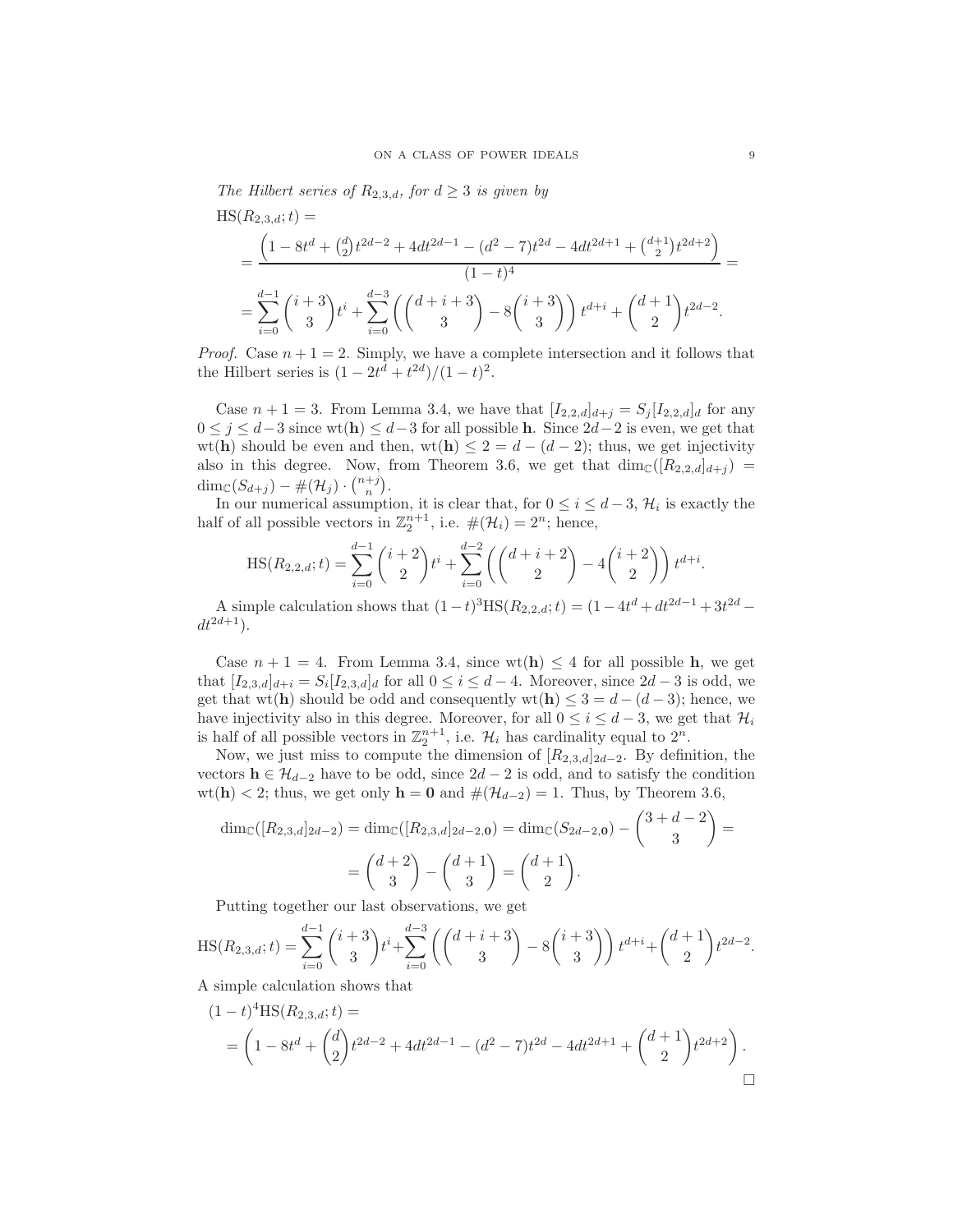Remark 3.10. From the proof of Theorem 3.9, we can say something more also about the Hilbert series of  $R_{2,n,d}$  even for more variables.

Assuming  $d \geq n$ , by using the same ideas as in the theorem above, we get that for all  $0 \leq j \leq d-n$ , the  $(d+j)^{th}$ -coefficient of our Hilbert series is equal to

$$
HF(R_{2,n,d};d+j) = {n+d+j \choose n} - 2^n {n+j \choose n}.
$$

Moreover, we get that, for any  $d \geq 2$ ,  $\mathcal{H}_{d-2} = \{0\}$  and consequently,

$$
\begin{aligned} \n\mathrm{HF}(R_{2,n,d}; 2d-2) &= \dim_{\mathbb{C}}([R_{2,n,d}]_{2d-2}) = \dim_{\mathbb{C}}([R_{2,n,d}]_{2d-2,0}) = \\ \n&= \dim_{\mathbb{C}}(S_{2d-2,0}) - \binom{n+d-2}{n} = \binom{n+d-1}{n} - \binom{n+d-2}{n} = \\ \n&= \binom{n+d-2}{n-1} .\n\end{aligned}
$$

Similarly, we have that, for any  $d \geq 3$ ,  $\mathcal{H}_{d-3} = \{h \in \mathbb{Z}_k^{n+1} \mid \text{wt}(h) = 1\}$ , thus

$$
HF(R_{2,n,d}; 2d-3) = \dim_{\mathbb{C}}([R_{2,n,d}]_{2d-3}) = \sum_{\text{wt}(h)=1} \dim_{\mathbb{C}}([R_{2,n,d}]_{2d-3,h}) =
$$
  
=  $(n+1) \left[ \dim_{\mathbb{C}}(S_{2d-2,0}) - {n+d-2 \choose n} \right] =$   
=  $(n+1){n+d-2 \choose n-1}.$ 

Conjecture 1.  $R_{2,n,d}$  *is level algebra, i.e.*  $Soc(R_{2,n,d}) = [R_{2,n,d}]_{2d-2}$ *.* 

If so, from Remark 3.10, we would have that  $Soc(R_{2,d,n})$  has dimension  $\binom{n+d-2}{n-1}$ .

3.2. The  $k > 2$  case. We would like to generalize our results for the cases  $k > 2$ . Inspired by Lemma 3.3, we conjecture the following behavior of the maps  $\mu_{i,h}$ .

Conjecture 2. *In the same notation as Definition 3.1, we have*

- (1)  $\mu_{i,\mathbf{h}}$  *is injective if*  $\text{wt}(\mathbf{h}) \leq (k-1)(d-i)$ ;
- (2)  $\mu_{i,\mathbf{h}}$  *is surjective if* wt(**h**)  $\geq (k-1)(d-i)$ *.*

Following the same ideas as Lemma 3.5, from Conjecture 2 we would get the following results.

Conjecture 3. *In the same notation as above, we have if*  $i = j + D$  *with*  $j \geq 0$ *,*  $R_{i,h} \neq 0$  *if and only if* 

$$
\mathbf{h} \in \mathcal{H}_j := \{ \mathbf{h}' \mid i - \text{wt}(\mathbf{h}') \in k\mathbb{N}, \ \text{wt}(\mathbf{h}') < d - j, \ \text{wt}(\mathbf{h}') \leq (k - 1)(n + 1) \};
$$

*moreover, if*  $\mathbf{h} \in \mathcal{H}_i$ *, then* 

$$
\dim_{\mathbb{C}} R_{i,\mathbf{h}} = \dim_{\mathbb{C}}(S_{i,\mathbf{h}}) - \binom{n+j}{n}.
$$

**Proposition 3.11.** *Conjecture 2*  $\implies$  *Conjecture 3.* 

*Proof.* Follow the proof of Theorem 3.6. □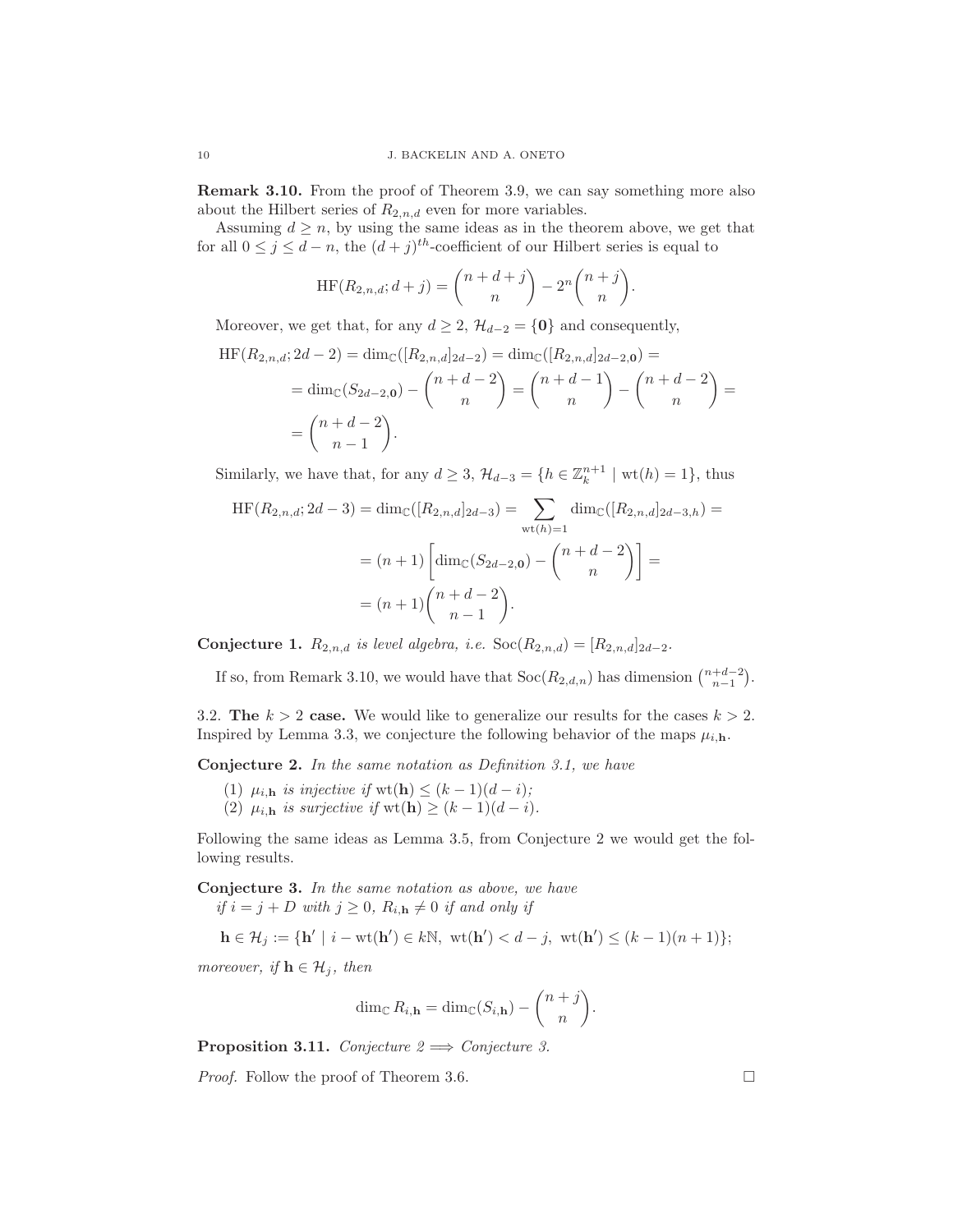Remark 3.12. From these conjectures, it would follow a direct generalization of the algorithm described in Example 3.8 to compute the Hilbert function of the quotient rings R. Trivially, we already know that, for  $i < D$ , since the ideal I has generators only in degree D,

$$
HF(R; i) = \binom{n+i}{n}.
$$

For the cases  $i = D + j$  with  $j \geq 0$ , from Conjecture 3, we would have

$$
HF(R; i) = \sum_{\substack{h < (k-1)(d-j) \\ i-h \in k\mathbb{N}}} N_h \left( \binom{n + \frac{i-h}{k}}{n} - \binom{n+j}{n} \right);
$$

where  $N_h$  is simply the number of vectors  $\mathbf{h} \in \mathbb{Z}_k^{n+1}$  of weight  $\text{wt}(\mathbf{h}) = h$ . In order to compute the numbers  $N_h$  we may look at the following formula,

$$
\sum_{h=0}^{(k-1)(n+1)} N_h x^h = (1 + x + \dots + x^{k-1})^{n+1} = \left(\frac{1 - x^k}{1 - x}\right)^{n+1};
$$

from there, expanding the right hand side, we get, for all  $h = 0, \ldots, (k-1)(n+1)$ ,

 $\mathbf{h}$ 

$$
N_h = \sum_{s=0}^{\lfloor \frac{n}{k} \rfloor} (-1)^s {n+1 \choose s} {n+h-ks \choose n}.
$$

Remark 3.13. From the conjectures, we would get also the extension of Corollary 3.7 in the  $k > 2$  case, i.e.

$$
[R_{k,n,d}]_{kd-1} = 0.
$$

Indeed, with the same notation as above, let's take  $j = d - 1$ . Thus, to compute the Hilbert function of the quotient in position  $kd - 1$  we should compute the set  $\mathcal{H}_{d-1}$ , i.e. the set of  $\mathbf{h} \in \mathbb{Z}_k^{n+1}$  satisfying the following conditions:

$$
kd - 1 - \text{wt}(\mathbf{h}) \in k\mathbb{Z}, \ \text{wt}(\mathbf{h}) < (k - 1)(d - d + 1) = k - 1.
$$

From the first condition, we get that  $wt(h) \in (k-1) + k\mathbb{Z}_{\geq 0}$  which is clearly in contradiction with the second condition above. Thus,  $\mathcal{H}_{d-1}$  is empty and  $HF(R; kd - 1) = 0.$ 

Example 3.14. Let's give one explicit example of the computations in order to clarify the algorithm.

We consider the following parameters:  $k = 4$ ,  $n = 2$ ,  $d = 8$ . Thus we have  $D = 24$ . Let's compute, for example, the Hilbert function of the corresponding quotient ring in degree  $i = 28$ , i.e.  $j = 4$ . Via the support of a computer algebra software, as CoCoA5 [6] or Macaulay2 [12] and the implemented functions involving Gröbner basis, one can see that

$$
HF(R; 28) = 195
$$

Let's apply our algorithm to compute the same number. First, we need to write down the vector N where, for  $l = 0 ... (k-1)(n+1)$ ,  $N_l := #{h \in \mathbb{Z}_k^{n+1} | wt(h) = l}.$ In our numerical assumptions we have

$$
N = (N_0, \ldots, N_9) = (1, 3, 6, 10, 12, 12, 10, 6, 3, 1).
$$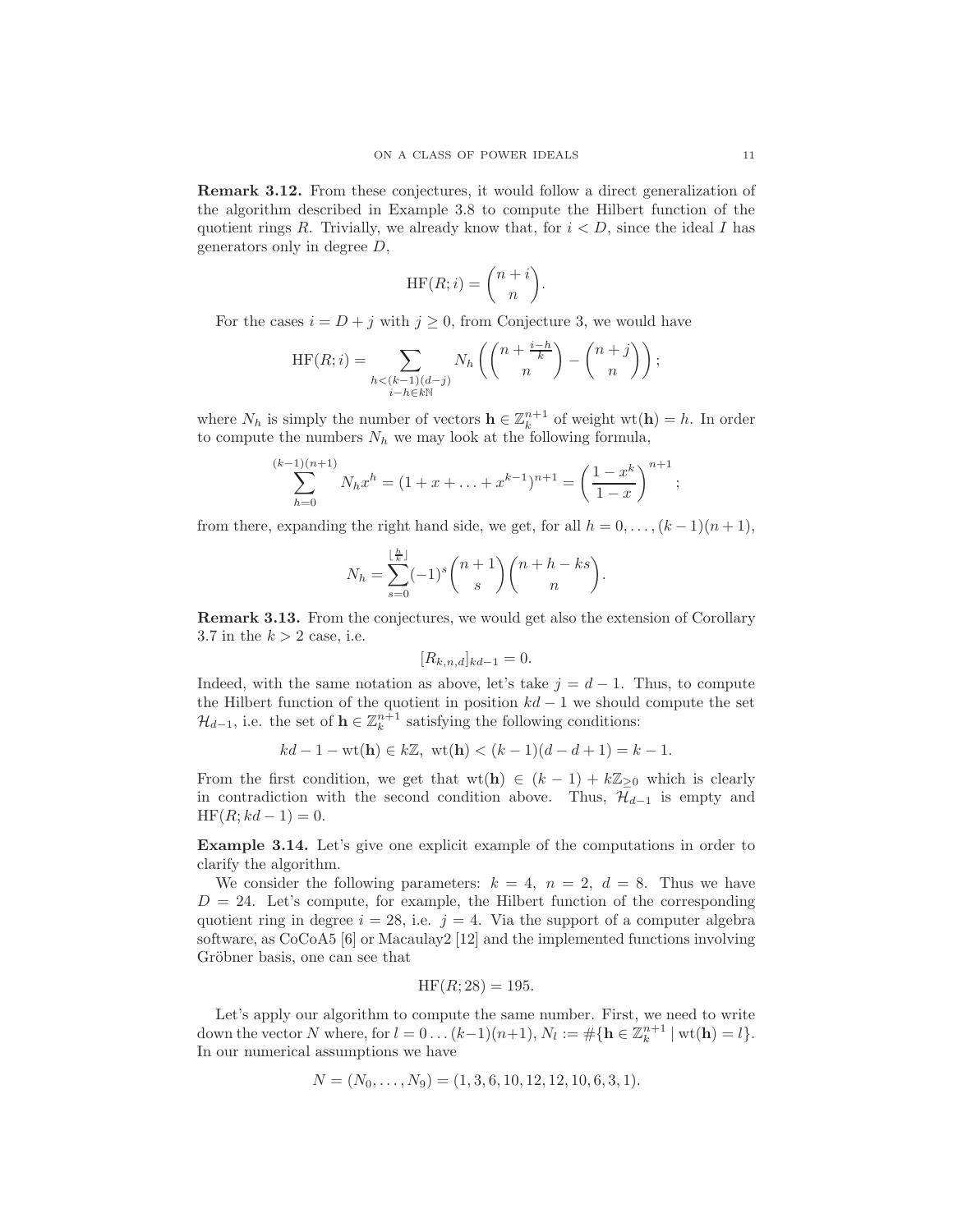Now, we need to compute the vector  $H$  where we store all the possible weights for the vectors  $h \in \mathcal{H}_4$ , i.e. all the number  $0 \leq h \leq 9$  s.t. the following numerical conditions hold,

$$
28 - h \in 4\mathbb{Z}, \ h < (k-1)(d-j) = 12;
$$

thus,  $H = (H_0, H_1, H_2) = (0, 4, 8)$ . Hence, we can finally compute HF(R; 28, h) for each  $h \in \mathcal{H}_4$ . From our formula, it is clear that such numbers depend only on the weight of  $h$ ; thus, we just need to consider each single element in the vector  $H$ .

Assume  $wt(h) = 0$ . We get,

$$
R_0 := \text{HF}(R; 28, \mathbf{0}) = \dim_{\mathbb{C}} S_{28, \mathbf{0}} - \binom{n+j}{n} = 36 - 15 = 21;
$$

Similarly, we get: if  $wt(h) = 4$ ,

$$
R_4 := \text{HF}(R; 28, \mathbf{h}) = \dim_{\mathbb{C}} S_{24, \mathbf{0}} - \binom{n+j}{n} = 28 - 15 = 13;
$$

and, if  $wt(h) = 8$ ,

$$
R_8 := \text{HF}(R; 28, \mathbf{h}) = \dim_{\mathbb{C}} S_{20, \mathbf{0}} - \binom{n+j}{n} = 21 - 15 = 6.
$$

Now, we are able to compute the Hilbert function in degree 28.

$$
HF(R;28) = N_{H_0}R_{H_0} + N_{H_1}R_{H_1} + N_{H_2}R_{H_2} =
$$
  
= 21 + 12 \cdot 13 + 3 \cdot 6 = 21 + 156 + 18 = 195.

3.3. The algorithm. In this section we want to show our algorithm implemented by using CoCoA5 programming language, see [6]. As we have seen in the previous section, in the case  $k > 2$ , the algorithm is just conjectured. However, as we will see in Section 4.11, we made several computer experiments supporting our conjectures. Here is the CoCoA5 script of our algorithm based on Theorem 3.6 and Remark 3.12.

```
-- 1) Input parameters K, N, D;
K := ;\texttt{N} \hspace{2mm} := \hspace{2mm} \texttt{;}D := ;DD := (K-1) * D;-- HF will be the vector representing the Hilbert function
-- of the quotient ring;
HF := [];
-- 2) Input vector NN where NN[I] counts the number of vectors
-- in ZZ^{n+1} modulo K of weight I;
Foreach H In 0..((N+1)*(K-1)) Do
   M := 0;Foreach S In 0..(Div(H,K)) Do
     M := M + (-1)^S * \text{Bin}(N+1,S) * \text{Bin}(N+H-K+S,N);EndForeach;
   Append(Ref NN,M);
 EndForeach;
```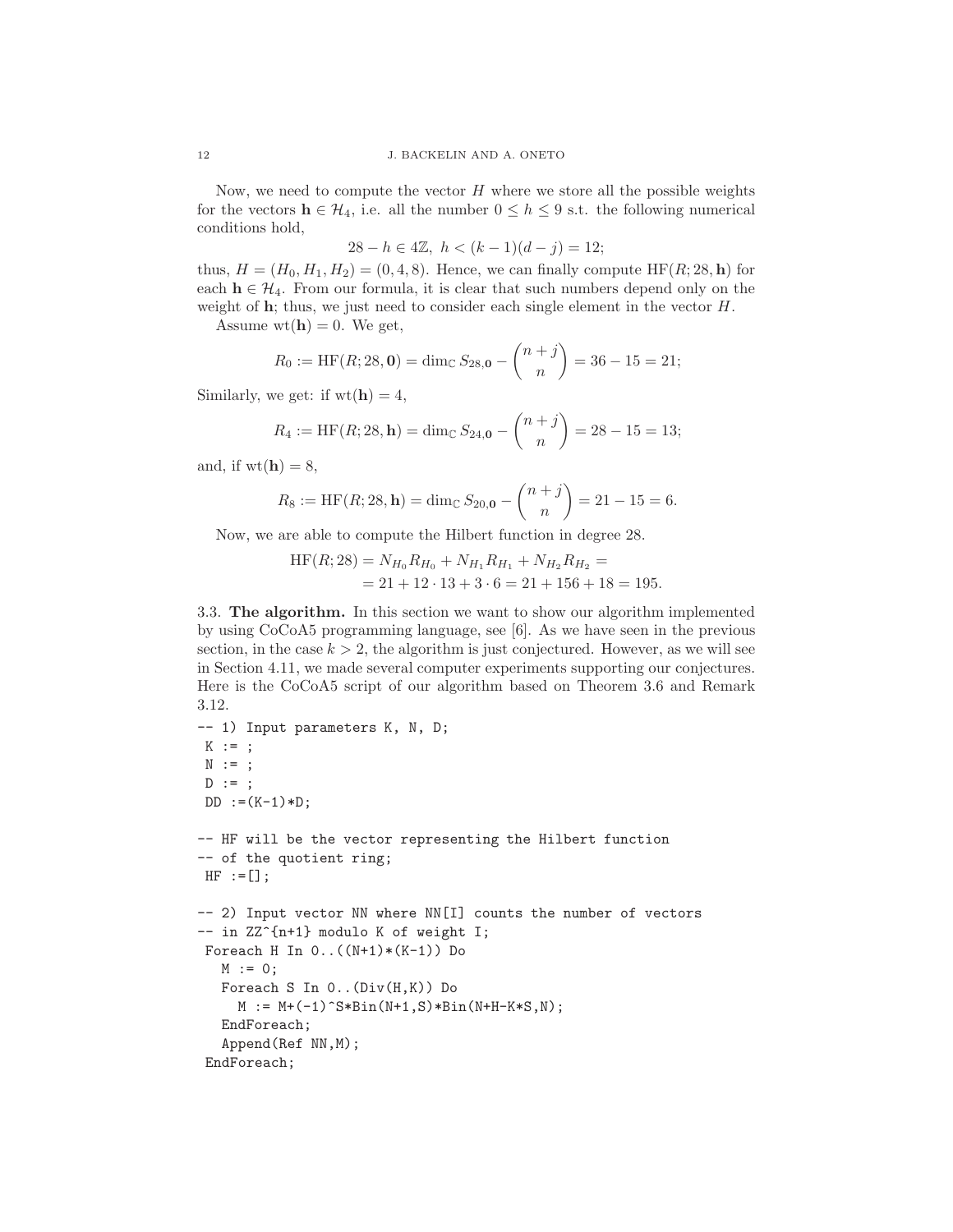```
-- 3) Compute the Hilbert Function:
-- in degree <DD:
Foreach L In 0..(DD-1) Do
   Append(Ref HF,Bin(N+L,N));
EndForeach;
-- in degree =DD,..,K*D-1:
Foreach J In 0..(D-2) Do
   I:=DD+J;H:=[];
  M: = 0;Foreach S In 0..I Do
     If Mod(I-S,K)=0 Then
       If S<(K-1)*(D-J) Then
         If S<(K-1)*(N+1)+1 Then
           Append(Ref H,S);
           M: = M + 1;EndIf;
       EndIf;
     EndIf;
  EndForeach;
  HH:=0;If M>0 Then
     Foreach S In 1..M Do
       HH:=HH+NN[H[S]+1]*(Bin(N+Div(I-H[S],K),N)-Bin(N+J,N));
     EndForeach;
  EndIf;
   Append(Ref HF,HH);
 EndForeach;
-- 4) Print the Hilbert function:
```
HF;

**Remark 3.15.** In the  $k = 2$  case, our algorithm, which is proved to be true by Theorem 3.6, works very fast even with large values of n and d, e.g.  $n, d \sim 300$ ; cases that the computer algebra softwares, by involving the computation of Gröbner basis, cannot do in a reasonable amount of time and memory.

As regards the  $k > 2$  case, with the support of computer algebra software Macaulay2 and its implemented function to compute Hilbert series of quotient rings, we have checked that our numerical algorithm produces the right Hilbert function for two and three variables for low  $k$  and  $d$ . Moreover, in Section 4, we study the schemes of fat points related to our power ideals and our results on their Hilbert series, will support Conjecture 3 in much more cases. With the support of the computer algebra software CoCoA5, we have checked that the conjectured algorithm gives the correct Hilbert function for all

```
n+1=3,4,5, k=3,4,5 \text{ and } d \leq 150.
```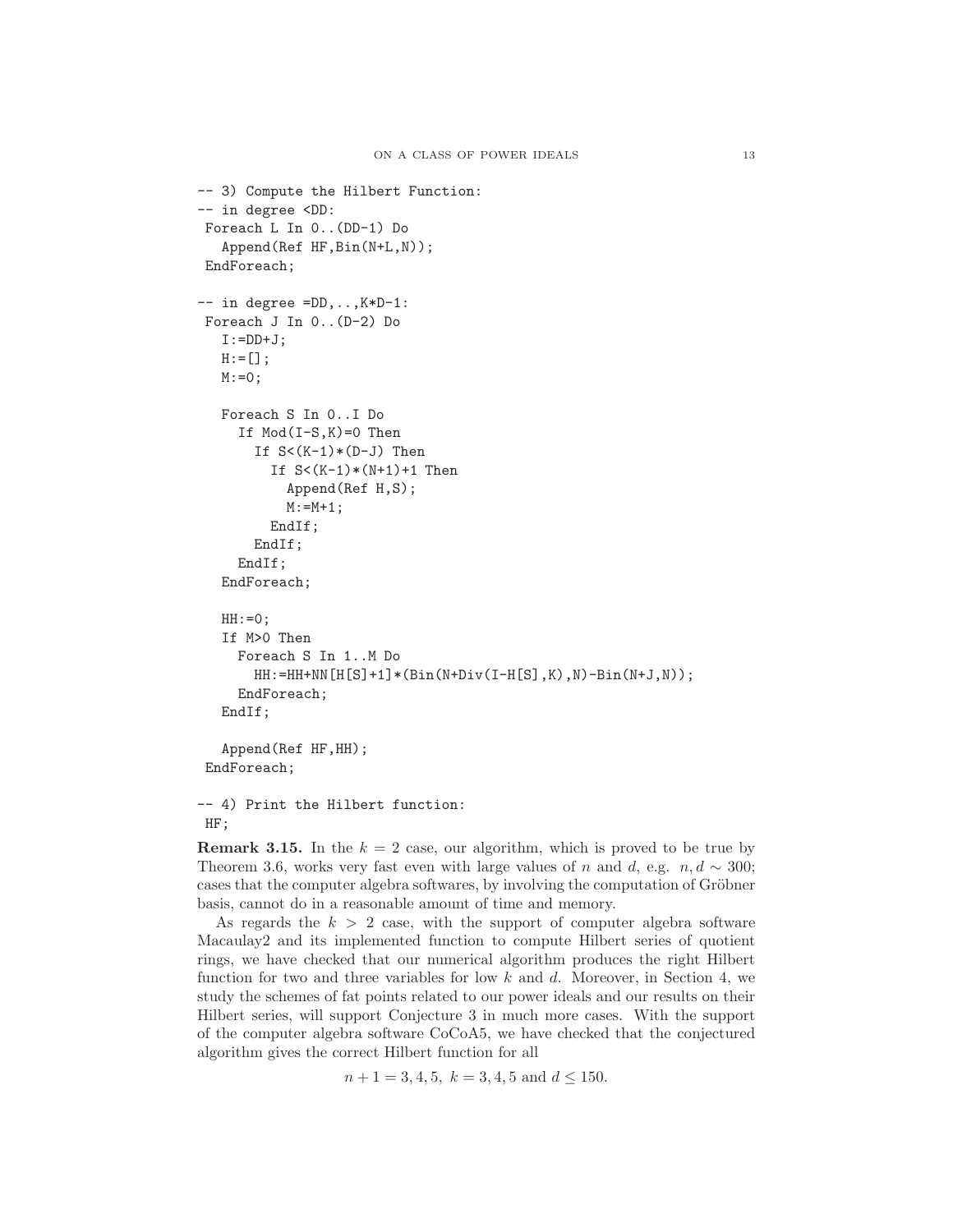#### 14 J. BACKELIN AND A. ONETO

# 4. HILBERT FUNCTION OF  $\xi$ -POINTS IN  $\mathbb{P}^n$

As we said in the introduction, there is a close connection between power ideals and many different theories of mathematics. In this section, we want to see how our results can give important informations on particular arrangement of *fat points* in projective spaces. We will consider schemes of fat points with support on the  $k^n$  points of type  $[1:\xi^{g_1}:\ldots:\xi^{g_n}]\in\mathbb{P}^n$  where  $\xi$  is a fixed primitive  $k^{th}$ -root of unity and  $0 \leq g_i \leq k-1$  for all  $i = 1, \ldots, n$ . Thanks to our results in Section 3.1 and Section 3.2, we have been able to completely understand these schemes of fat points in terms of generators, Hilbert series and Betti numbers.

For any point P in the projective space  $\mathbb{P}^n$  we can associate the prime ideal  $\wp \subset$  $\mathbb{C}[x_0,\ldots,x_n]$  which consists of the ideal of all homogeneous polynomials vanishing at the point P, namely all the hypersurfaces passing through the point P.

A fat point supported at  $P$  is the non-reduced 0-dimensional scheme associated to some power  $\wp^d$  of the prime ideal. Such scheme is usually denoted with  $dP$ and consists of all homogeneous polynomials such that all differentials of degree  $\leq d-1$  vanish at the point P. From a geometrical point of view, it is the ideal of all hypersurfaces of  $\mathbb{P}^n$  which are singular at P with multiplicity d.

In general, we can consider a **scheme of fat points**  $\mathbb{X} = dP_1 + \ldots + dP_g$  as the 0-dimensional scheme in  $\mathbb{P}^n$  associated to the ideal  $I^{(d)} = \wp_1^d \cap \ldots \cap \wp_g^d$  where  $\wp_i$  is the ideal associated to the point  $P_i$  for all  $i = 1, \ldots, g$ , respectively. Such ideal is, from an algebraic point of view, the  $d^{th}$ -symbolic power if the ideal  $I = \wp_1 \cap \ldots \cap \wp_g$ .

The relation between power ideals and fat points is given by the *Macaulay duality* or *Apolarity Lemma*. For all positive integer d, we can consider the power ideal  $I_d = (L_1^d, \ldots, L_g^d) \subset S = \mathbb{C}[x_0, \ldots, x_n]$  where  $L_i = a_0^{(i)} x_0 + \ldots + a_n^{(i)} x_n$ , for all  $i = 1, \ldots, g$ . We can associate to each linear form  $L_i$  the projective points  $P_i =$  $[a_0^{(i)}: \dots : a_n^{(i)}] \in \mathbb{P}^n$  and its associated prime ideal  $\wp_i$ . Let  $I = \wp_1 \cap \dots \cap \wp_g$ .

The Macaulay duality connects the Hilbert function of the quotients  $R_d = S/I_d$ with the Hilbert function of the schemes of fat points associated to the symbolic powers of  $I$ , see [7] or [10].

## **Theorem 4.1** (MACAULAY DUALITY). For all  $m \geq d$ , we have that

$$
HF(I^{(d)}, m) = HF(R_{m-d+1}, m).
$$

4.1. The  $k = 2$  case. We begin by considering our class of power ideals in the  $k = 2$  case, where the generators of the ideal  $I_d$  are the  $d^{th}$ -powers of the  $2^n$  linear forms of type  $L = x_0 \pm x_1 \pm \ldots \pm x_n$ . In Section 3.1, we have described a easy algorithm to compute the Hilbert function of the quotient rings  $R_d = S/I_d$ , thus, via Macaulay duality, we can apply our computations to get the Hilbert function of schemes of fat points supported at all  $(\pm 1)$ *-points* of  $\mathbb{P}^n$ , namely the  $2^n$  points of the type  $[1 : \pm 1 : \ldots \pm 1]$ . We'll see later that the results for these arrangement of points can be directly extended to the  $k > 2$  case.

**Proposition 4.2.** Let  $I^{(d)}$  be the ideal associated to the scheme of d-fat points supported on the  $(\pm 1)$ -points of  $\mathbb{P}^n$ . Then,

$$
\text{HF}(S/I^{(d)}, m) = \begin{cases} {n+m \choose n} & \text{for } m \le 2d-1 \\ {n+2d \choose n} - {d+n-1 \choose n-1} & \text{for } m = 2d \\ {n+2d+1 \choose n} - (n+1){d+n-1 \choose n-1} & \text{for } m = 2d+1 \\ 2^n {n+d-1 \choose n} & \text{for } m \ge 2d+n-2 \end{cases}
$$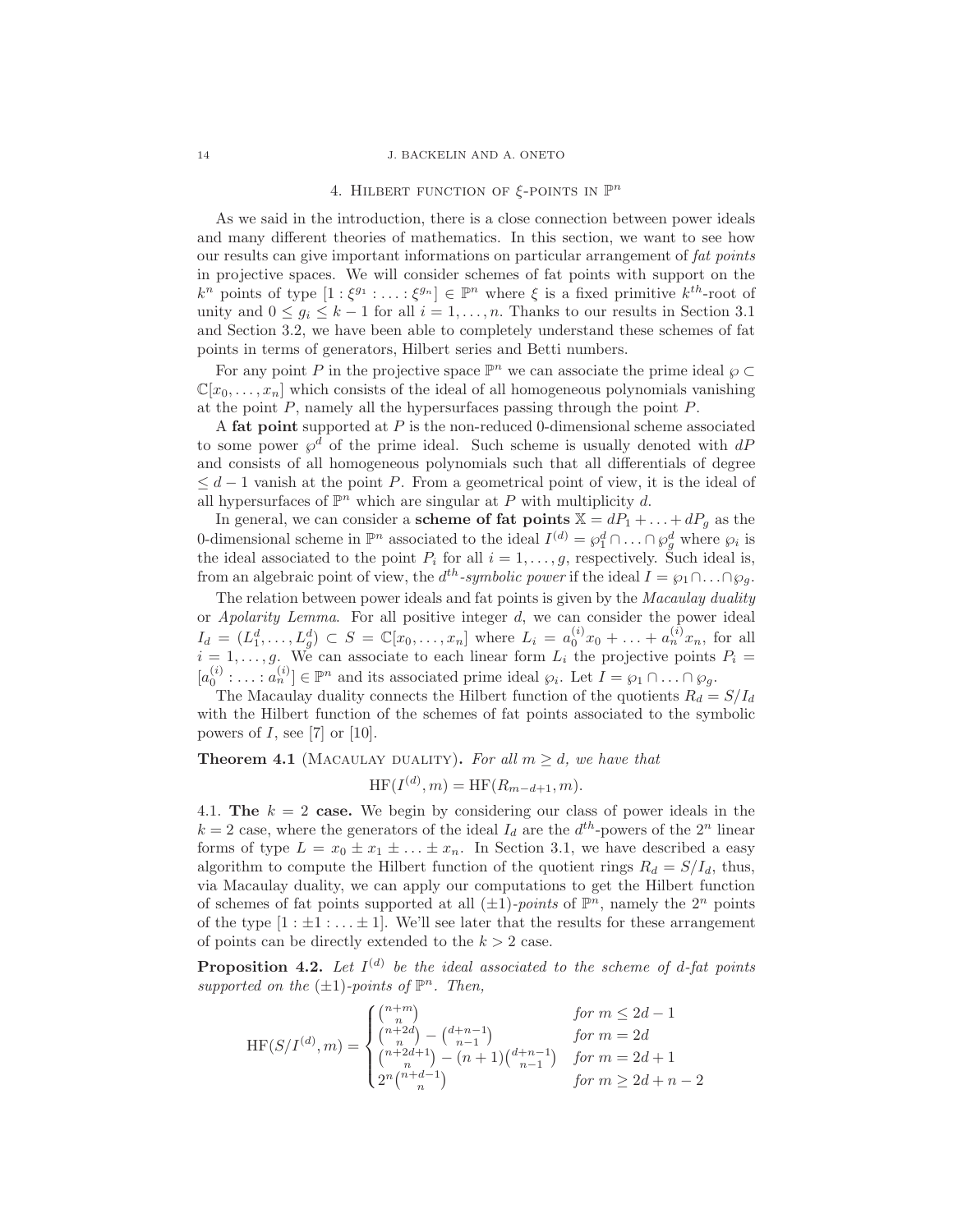*Proof.* By Corollary 3.7, we know that  $HF(R_{m-d+1}, m) = 0$  for all m satisfying the inequality  $m \geq 2(m-d+1)-1$  or, equivalently  $m \leq 2d-1$ ; moreover, by Remark 3.10, we have that  $HF(R_{d+1}, 2d) = {n+d-1 \choose n-1}$ ,  $HF(R_{d+2}, 2d+1) = (n+1){n+d-1 \choose n-1}$ and  $HF(R_{m-d+1}, m) = \binom{n+m}{n} - 2^n \binom{n+d-1}{n}$  for  $m \leq 2(m-d+1)-n$ , or equivalently,  $m \geq 2d + n - 2$ . By Macaulay duality, we are done.

**Remark 4.3.** Such result tell us that the ideal  $I^{(d)}$  is generated in degree  $\geq 2d$ and, in particular, with  $\binom{d+n-1}{n-1}$  generators in degree 2d. Thanks to the geometrical meaning of the symbolic power  $I^{(d)}$ , we can easily find such generators.

We may observe that we have exactly n pairs of hyperplanes which split our  $2^n$ points. Namely, for any variable except  $x_n$ , we can consider the hyperplanes

$$
H_i^+ = \{x_i + x_n = 0\} \text{ and } H_i^- = \{x_i - x_n = 0\}, \text{ for all } i = 0, \dots, n-1.
$$

It is clear that, for all i, half of our  $(\pm 1)$ -points lie on  $H_i^+$  and half on  $H_i^-$ . Consequently, we have  $n$  quadrics passing through our points exactly once, i.e.  $Q_i = H_i^+ H_i^- = x_i^2 - x_n^2$ , for all  $i = 0, ..., n-1$ .

Now, we want to find the generators of  $I^{(d)}$ , hence we want to find hypersurfaces passing through our points with multiplicity d and we can consider, for example, all the *monomials* of degree d constructed with these quadrics  $Q_0, \ldots, Q_{n-1}$ , i.e. the degree 2d forms

$$
\mathcal{G}_1:=\mathcal{Q}_0^d,\ \mathcal{G}_2:=\mathcal{Q}_0^{d-1}\mathcal{Q}_1,\ \mathcal{G}_3:=\mathcal{Q}_0^{d-1}\mathcal{Q}_2,\ldots,\mathcal{G}_N:=\mathcal{Q}_{n-1}^d,
$$

where  $N = \binom{n+d-1}{n-1}$ . We can actually prove that they generate the part of degree 2d of  $I^{(d)}$  as a C-vector space. Since the number of  $\mathcal{G}_i$ 's is equal to the dimension of  $[I<sup>(d)</sup>]_{2d}$  computed in Proposition 4.2, it is enough to prove the following statement.

*Claim.* The  $\mathcal{G}_i$ 's are linearly independent over  $\mathbb{C}$ .

*Proof of the Claim.* We prove it by double induction over the number of variables n and the degree d. For two variables, i.e.  $n = 1$ , we have that the dimension of  $[I^{(d)}]_{2d}$  is equal to 1 for all d and then,  $\mathcal{G}_1 = \mathcal{Q}_0^d$  is the unique generator. For  $n > 1$ , we consider first the  $d = 1$  case. Assume to have a linear combination

$$
\alpha_0 \mathcal{Q}_0 + \ldots + \alpha_{n-1} \mathcal{Q}_{n-1} = \alpha_0 (x_0^2 - x_n^2) + \ldots + \alpha_{n-1} (x_{n-1}^2 - x_n^2) = 0.
$$

Specializing on the hyperplane  $H_0^- = \{x_0 = x_n\}$ , we reduce the linear combination in one variable less and, by induction, we have  $\alpha_i = 0$  for all  $i = 1, \ldots, n-1$ ; consequently, also  $\alpha_0 = 0$ .

Assume to have a linear combination for  $d \geq 2$ , namely

$$
\alpha_1 G_1 + \alpha_2 G_2 + \ldots + \alpha_N G_N =
$$
  
=  $\alpha_1 (x_0^2 - x_n^2)^d + \alpha_2 (x_0^2 - x_n^2)^{d-1} (x_1^2 - x_n^2) + \ldots + \alpha_N (x_0^2 - x_n^2)^d = 0.$ 

By specializing again on the hyperplane  $H_0^- = \{x_0 = x_n\}$ , we get a linear combination in the same degree but with one variable less and, by induction over *n*, we have that  $\alpha_i = 0$  for all *i* where the definition  $\mathcal{G}_i$  doesn't involve  $(x_0^2 - x_n^2)^d$ .

Thus, we remain with a linear combination of type

$$
(x_0^2 - x_n^2) [\alpha_0 \mathcal{Q}_0^{d-1} + \alpha_1 \mathcal{Q}_0^{d-2} \mathcal{Q}_1 + \ldots + \alpha_m \mathcal{Q}_{n-1}^{d-1}] = 0;
$$

by induction over d, we are done.  $\Box$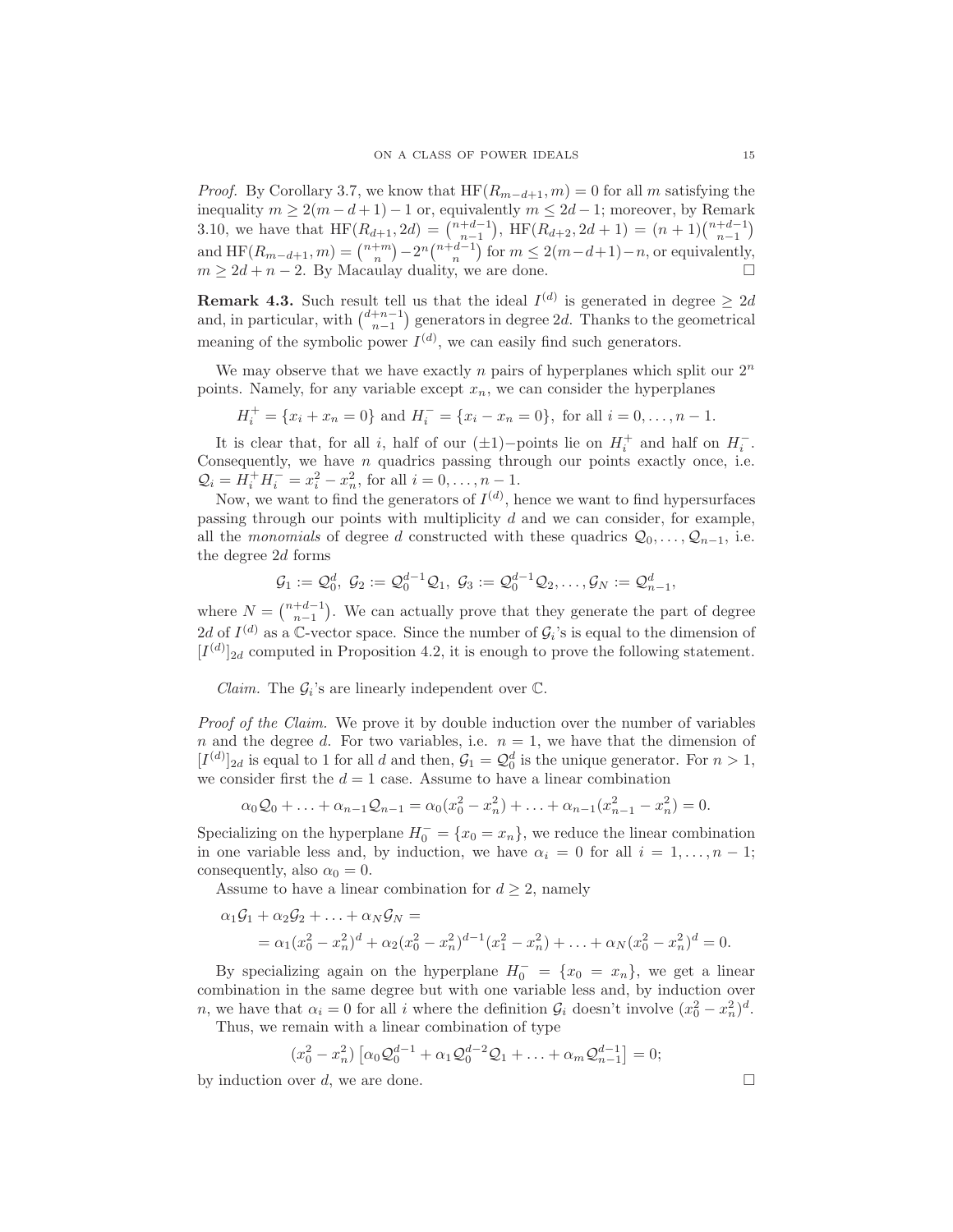Hence, we can consider the ideal  $J_d = (x_0^2 - x_n^2, \dots, x_{n-1}^2 - x_n^2)^d$ . It is clearly contained in  $I^{(d)}$  but, *a priori*, it could be smaller.

In order to show that the equality holds and that  $I^{(d)}$  is minimally generated by the  $G_i$ 's, we start by studying the Hilbert series of the ideal  $J_d$ .

**Lemma 4.4.** Let  $T_d = \mathbb{C}[x_0, \ldots, x_n]/J_d$ , where  $J_d = (x_0^2 - x_n^2, \ldots, x_{n-1}^2 - x_n^2)^d$ , *then the Hilbert series is*

$$
HS(T_d; t) = \frac{1 + \sum_{i=1}^{n} (-1)^i \beta_i t^{2d + 2(i-1)}}{(1 - t)^{n+1}},
$$

where  $\beta_i := \beta_{i,2d+2(i-1)} = {d+i-2 \choose i-1} {d+n-1 \choose n-i}$ , for all  $i = 1, ..., n$ , and the multiplicity is  $e(T_d) = 2^n {d+n-1 \choose n}$ .

*Proof.* The quotient  $T_d$  is a 1-dimensional Cohen-Macaulay ring and  $x_n$  is a nonzero divisor. Thus, we have that  $T_d$  and the quotient  $T_d/(x_n)$  have the same Betti numbers; moreover, we have that

$$
T_d/(x_n) = \mathbb{C}[x_0, \dots, x_{n-1}]/(x_0^2, \dots, x_{n-1}^2)^d,
$$

and the resolution of those quotients are very well known. The quotient ring  $\mathbb{C}[x_0,\ldots,x_n]/(x_0,\ldots,x_{n-1})^d$  has a *pure resolution* of type  $(d, d+1,\ldots,d+n-1)$ and its Betti numbers and multiplicity are expressed with an explicit formula, see Theorem 4.1.15 in [4].

Thus,  $T_d/(x_n)$  has a *pure resolution of type*  $(2d, 2d+2, 2d+4, ..., 2d+2(n-1)),$ i.e.

$$
\ldots \longrightarrow S(-2d-4)^{\beta_{3,2d+4}} \longrightarrow S(-2d-2)^{\beta_{2,2d+2}} \longrightarrow S(-2d)^{\beta_{1,2d}} \longrightarrow 0,
$$

where S is the graded polynomial ring  $\mathbb{C}[x_0, \ldots, x_{n-1}]$  and  $S(-i)$  is its  $i^{th}$ -shifting, i.e.  $[S(-i)]_j := S_{j-i}$ . Moreover, the Betti numbers and the multiplicity of the quotient are given by the following formulas,

$$
\beta_i := \beta_{i,2d+2(i-1)} = (-1)^{i+1} \prod_{j \neq i} \frac{d+j-1}{j-i} =
$$
\n
$$
= (-1)^{i+1} \frac{d(d+1)\cdots(d+i-2)}{(j+1)^{i-1}i} \cdot \frac{(d+i)\cdots(d+n-1)}{(n-i)!} =
$$
\n
$$
= \binom{d+i-2}{i-1} \binom{d+n-1}{n-i};
$$
\n
$$
e(T_d) = \frac{1}{n!} \prod_{i=1}^n (2d+2(i-1)) = 2^n \binom{d+n-1}{n}.
$$

From the Betti numbers, we can easily get the Hilbert series of  $T_d = S/J_d$ ,

$$
HS(T_d; t) = \frac{1 + \sum_{i=1}^{n} (-1)^i \beta_i t^{2d + 2(i-1)}}{(1 - t)^{n+1}}.
$$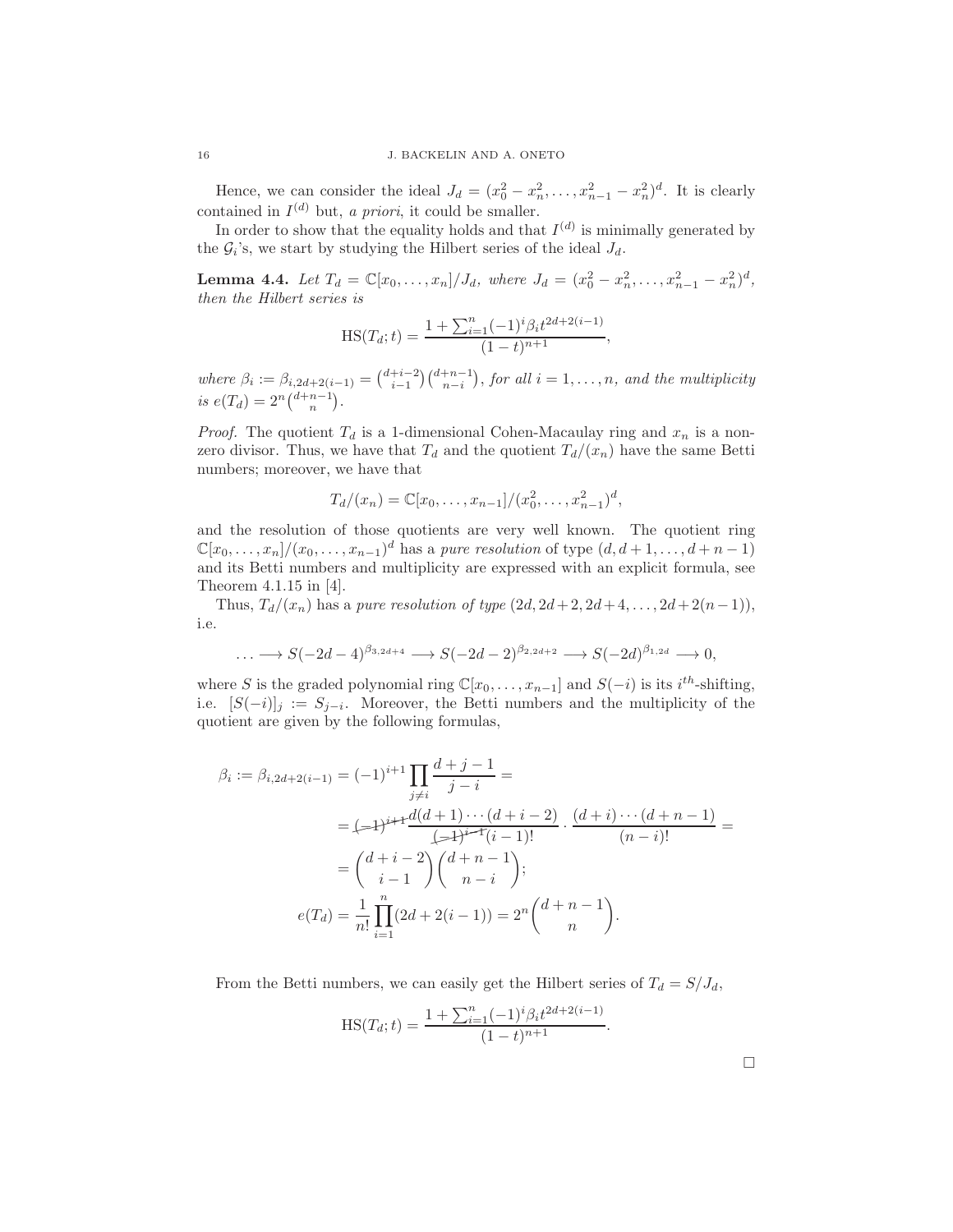**Corollary 4.5.** Let  $T_d = \mathbb{C}[x_0, \ldots, x_n]/J_d$ , where  $J_d = (x_0^2 - x_n^2, \ldots, x_{n-1}^2 - x_n^2)^d$ , *then*

$$
\text{HF}(T_d, m) = \begin{cases} {n+m \choose n} & \text{for } m \le 2d - 1 \\ {n+2d \choose n} - {d+n-1 \choose n-1} & \text{for } m = 2d \\ {n+2d+1 \choose n} - (n+1){d+n-1 \choose n-1} & \text{for } m = 2d + 1 \\ 2^n {n+d-1 \choose n} & \text{for } m \gg 0 \end{cases}
$$

*Proof.* The values of the Hilbert function for  $m \leq 2d+1$  follow directly by extending the Hilbert series computed in Lemma 4.4, recalling that  $\frac{1}{(1-t)^{n+1}} = \sum_{i\geq 0} {n+i \choose n} t^i$ . Moreover, since  $T_d$  is a 1-dimensional CM ring, we have that its Hilbert function is eventually constant and equal to the multiplicity.

Now, we are able to complete our study of the ideal of fat points with support on the  $(\pm 1)$ -points in  $\mathbb{P}^n$  and prove the Theorem 1.4 for those points.

**Theorem 4.6.** Let  $I^{(d)}$  be the ideal associated to the scheme of fat points of mul*tiplicity* d and support on the  $2^n$  points  $[1 : \pm 1 : \ldots : \pm 1] \in \mathbb{P}^n$ . The generators are *given by the monomials of degree d made with the n quadrics*  $Q_i = x_i^2 - x_n^2$ , for all  $i = 0, \ldots, n - 1$ , and the Hilbert series is

$$
\mathrm{HS}\left(S/I^{(d)};t\right) = \frac{1 + \sum_{i=1}^{n} (-1)^i \beta_i t^{2d+2(i-1)}}{(1-t)^{n+1}},
$$

*where the Betti numbers are given by*

$$
\beta_i := \beta_{i,2d+2(i-1)} = {d+i-2 \choose i-1} {d+n-1 \choose n-i}, \text{ for } i = 1,\ldots,n.
$$

*Proof.* Let's write  $I^{(d)} = J_d + J$  where  $J_d = (Q_0, \ldots, Q_{n-1})^d$ . From Lemma 4.4, it is enough to show that  $J = 0$ . We consider the quotient  $T_d = S/(I^{(d)} + (x_n)) =$  $\mathbb{C}[x_0,\ldots,x_{n-1}]/((x_0^2,\ldots,x_n)^d+\bar{J})$  and the exact sequence

$$
0 \longrightarrow \text{Ann}(x_n) \longrightarrow S/I^{(d)} \xrightarrow{\cdot x_n} S/I^{(d)} \longrightarrow T_d \longrightarrow 0.
$$

Consequently, we get

$$
HS(T_d; t) = (1 - t)HS(S/I^{(t)}; t) + HS(Ann(x_n); t).
$$

Since  $S/I^{(d)}$  is 1-dimensional ring, we have that  $\text{HS}(S/I^{(t)};t) = \frac{h(t)}{(1-t)}$  and the multiplicity is given by  $e(S/I^{(d)}) = h(1)$ . Thus, the multiplicity of  $T_d$  is given by

(1) 
$$
e(T_d) = h(1) + \text{HS}(\text{Ann}(x_n); 1) \ge e(S/I^{(d)}) = 2^n {d+n-1 \choose n};
$$

moreover, the equality holds if and only if  $x_n$  is a non-zerodivisor of  $T_d$ . On the other hand, we have that  $T_d = \mathbb{C}[x_0, \ldots, x_{n-1}]/(x_0^2, \ldots, x_{n-1})^d + \bar{J}$  and consequently, by Lemma 4.4, we have

(2) 
$$
e(T_d) \le e\left(\mathbb{C}[x_0,\ldots,x_{n-1}]/(x_0^2,\ldots,x_{n-1})^d\right) = 2^n {d+n-1 \choose n};
$$

where equality holds if and only if  $\bar{J}=0$ . From (1) and (2), we can conclude that

- $x_n$  is a non-zerodivisor for  $T_d = S/I^{(d)}$ ;
- $\bar{J}=0$ .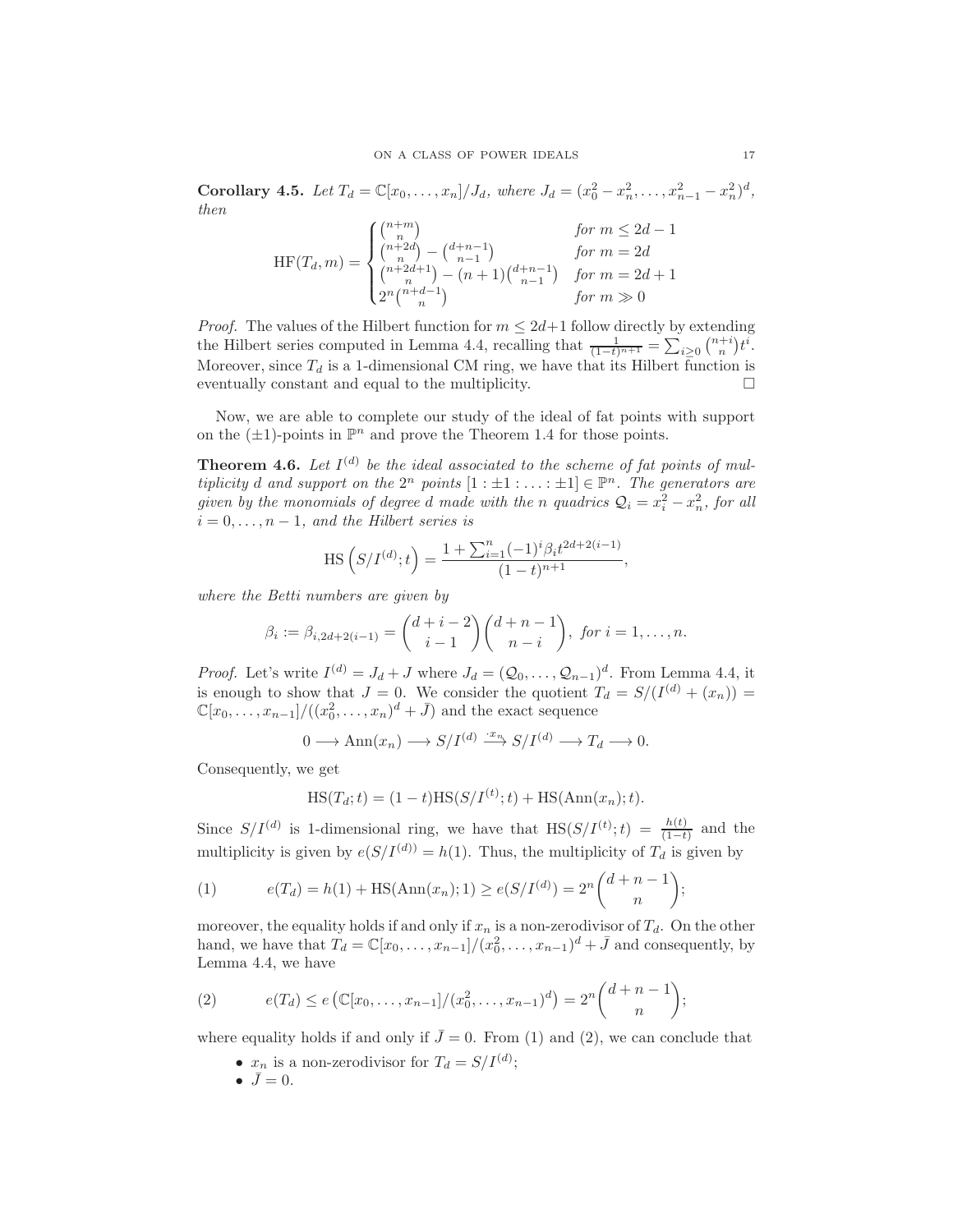Now, let's assume  $J \neq 0$  and take a non-zero element  $f \in J$  of minimal degree in J. Then, since  $\bar{J}=0$ , we get that  $f=x_n\cdot g$ , for some g, thus we have  $x_n\cdot g=0$ in  $T_d$ . This contradicts that  $x_n$  is a non-zerodivisor in  $T_d$ , since  $g \notin J$  because of minimality of f in J and  $g \notin J_d$  because f is not.

Remark 4.7. In the last decades, the study of the behavior between *symbolic* and *regular powers* of homogeneous ideals involved many mathematicians and different areas. By definition, we always have the inclusion  $I^m \subset I^{(m)}$ , but the equality is not always true. Consequently, people started to study *containment problems*, as in  $[8]$  and  $[13]$ . In  $[3]$ , the author showed that for any  $c < n$ , there exists an ideal of points in  $\mathbb{P}^n$  such that  $I^{(m)}\mathcal{Z}I^r$  for some  $m > cr$ . In [2], there is a list of open conjectures regarding this containment problems. The authors showed also that all the conjectures hold in case of equality between symbolic and regular powers  $I^{(m)} = I^m$  for any m.

Our ideals of points in  $\mathbb{P}^n$  satisfy always the equality between symbolic and regular powers; consequently, they satisfy all the conjectures listed in [2].

Even from the point of view of *Gröbner basis*, our result is very useful. Fixed an ordering on the variables, a Gröbner basis for the ideal  $I$  is simply a set of generators such that their *initial terms* generate the *initial ideal*  $\text{in}(I)$ ; see e.g. [5]. We recollect such properties in the following.

**Corollary 4.8.** Let  $I^{(d)}$  be the ideal of fat points of multiplicity d supported on the  $(\pm 1)$ *-points of*  $\mathbb{P}^n$ *. Then, we have the equality between*  $I^{(d)} = I^d$ *. Moreover, for any ordering such that*  $x_n > x_i$  *for all*  $i = 0, \ldots, n - 1$ *, the set of generators given in Theorem 4.6 is actually a Gröbner basis for*  $I^{(d)}$ *.* 

*Proof.* It follows directly from Theorem 4.6, since we have that

$$
I = I^{(1)} = (x_0^2 - x_k^2, \dots, x_{n-1}^2 - x_n^2).
$$

Moreover, considering the  $G_i$ 's, i.e. the set of generators obtained by taking all the possible monomial of degree d in the quadrics  $x_i - x_n$ , for all  $i = 0, \ldots, n-1$ , we have that their leading terms generate the initial ideal, i.e. they are a Gröbner basis. Indeed, we clearly have the inclusion

$$
(\operatorname{in}(\mathcal{G}_i)) \subset \operatorname{in}(I);
$$

but, we also have that the left hand side is exactly  $(in(\mathcal{G}_i)) = (x_0^2, \ldots, x_{n-1}^2)^d$ , which has the same Hilbert function of I, as we have seen in the proof of Theorem 4.6, and consequently the same Hilbert function of  $\text{in}(I)$ . Hence, the equality holds.  $\Box$ 

4.2. The  $k > 2$  case. Let  $\xi$  be a  $k^{th}$ -root of unity and consider the ideal  $I_k^{(d)}$ corresponding to the scheme of fat points of multiplicity d and support on the  $k^n$  $\xi$ -points of type  $[1:\xi^{g_1}:\ldots:\xi^{g_n}]\in\mathbb{P}^n$  with  $0\leq g_i\leq k-1$ , for all  $i=1,\ldots,n$ .

In Section 3.2, we have considered the power ideals  $I_{n,k,d}$  related to such points where the powers where only multiples of  $(k-1)$ . Thus, we cannot hope to get the Hilbert series of our scheme of fat points directly from our previous results on the Hilbert series of  $R_{n,k,d} = S/I_{n,k,d}$ . However, we can easily observe the following,

$$
\mathrm{HF}\left(I^{(d)}, kd-1\right)=\mathrm{HF}\left(R_{n,k,d}, kd-1\right);
$$

from Remark 3.13, we get that, assuming true the Hilbert function of  $R_{k,d}$  conjectured, the ideal  $I_k^{(d)}$  $k_k^{(a)}$  should be generated *at least* in degree *kd*. Thus, inspired by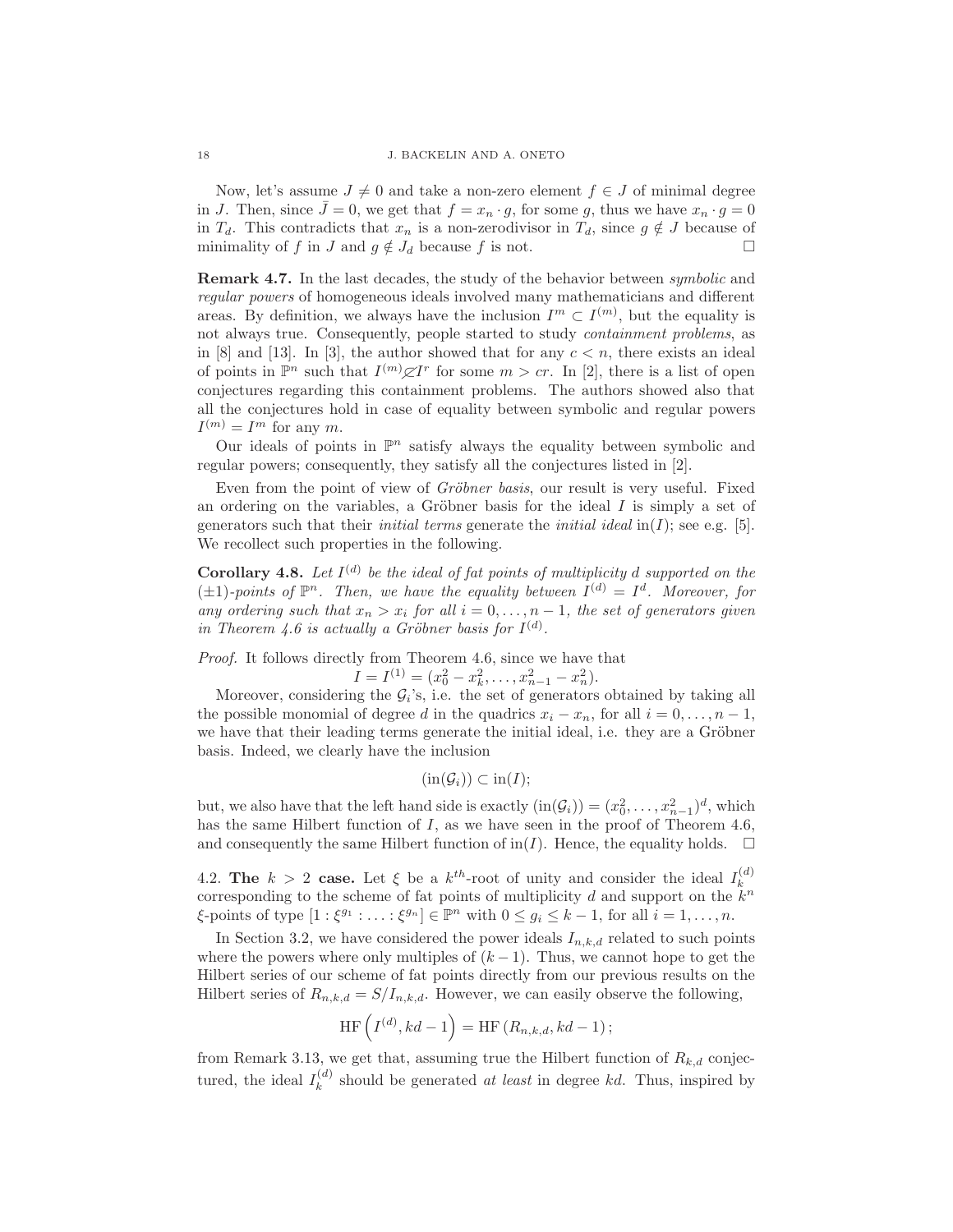the  $k = 2$  case, we can actually claim that  $I_k^{(d)}$  is nonzero in degree kd. Indeed, we have that, for any variable  $x_0, \ldots, x_{n-1}$ , we can consider the k hyperplanes

$$
H_i^0 = \{x_i - x_n = 0\}, \ H_i^1 = \{x_i - \xi x_n = 0\}, \ldots, \ H_i^{k-1} = \{x_i - \xi^{k-1} x_n = 0\};
$$

such hyperplanes divide the  $k^n$  points in k distinct groups of  $k^{n-1}$  points; thus, their products give a set of degree  $k$  forms which vanish with multiplicity 1 at each point, i.e.

$$
Q_i = H_i^0 \cdot H_i^1 \cdots H_i^{k-1} = x_i^k - x_n^k
$$
, for all  $i = 0, ..., n-1$ .

Consequently, we get

$$
J_{k,d}=(\mathcal{Q}_0,\mathcal{Q}_1,\ldots,\mathcal{Q}_{n-1})^d\subset I_k^{(d)}.
$$

Now, by using the same ideas as for the  $k = 2$  case, we can get the analogous of Lemma 4.4 and Theorem 4.6 for all  $k \geq 2$  and consequently we get the following general result.

**Theorem 4.9.** Let  $I_k^{(d)}$  be the ideal associated to the scheme of fat points of multi*plicity* d and support on the  $k^n \xi$ -points  $[1:\xi^{g_1} : \ldots : \xi^{g_n}] \in \mathbb{P}^n$  for  $0 \le g_i \le k-1$ . *The generators are given by the monomials of degree* d *made with the* n *forms of degree*  $k \mathcal{Q}_i = x_i^k - x_n^k$ , for all  $i = 0, ..., n-1$  and the Hilbert series is

$$
\mathrm{HS}\left(S/I_{k}^{(d)};t\right) = \frac{1 + \sum_{i=1}^{n} (-1)^{i} \beta_{i} t^{kd + k(i-1)}}{(1-t)^{n+1}},
$$

*where the Betti numbers are given by*

$$
\beta_i := \beta_{i, kd + k(i-1)} = {d + i - 2 \choose i - 1} {d + n - 1 \choose n - i}, \text{ for } i = 1, ..., n.
$$

Remark 4.10. Moreover, similarly as for Corollary 4.8, we have that

- $I_k^{(d)} = I_k^d;$
- the set of generators given in the theorem above, is a Gröbner basis.

**Remark 4.11.** Since we have explicitly computed the Hilbert series of  $\xi$ -points in  $\mathbb{P}^n$ , by using again Macaulay duality, we can go back to look at the Hilbert series of the power ideals  $I_{n,k,d}$ . In particular, we can check that our Conjecture 3 holds in a lot of cases.

Let  $R_{n,k,d}$  be the quotient ring  $S/I_{n,k,d}$  where  $I_{n,k,d}$  is the power ideal generated by all the  $(x_0 + \xi^{g_1} x_1 + ... + \xi^{g_n} x_n)^{(k-1)d}$  with  $0 \le g_i \le k-1$  for all  $i = 1, ..., n$ ; and let  $I_k^{(d)}$  be the ideal associated to the scheme of fat points of multiplicity d and support on the  $\xi$ -points of  $\mathbb{P}^n$ .

Now, we have seen in Section 3.2 that, since  $I_{n,k,d}$  is generated in degree  $(k-1)d$ and generate the whole space in degree  $kd-1$ , the Hilbert function of  $R_{n,k,d}$  has to be computed only in the degrees  $i = (k-1)d+j$ , with  $j = 0, \ldots, d-2$ . In that degrees, by Macaulay duality, we get

$$
HF(R_{n,k,d};i) = HF\left(I_k^{(j+1)};i\right).
$$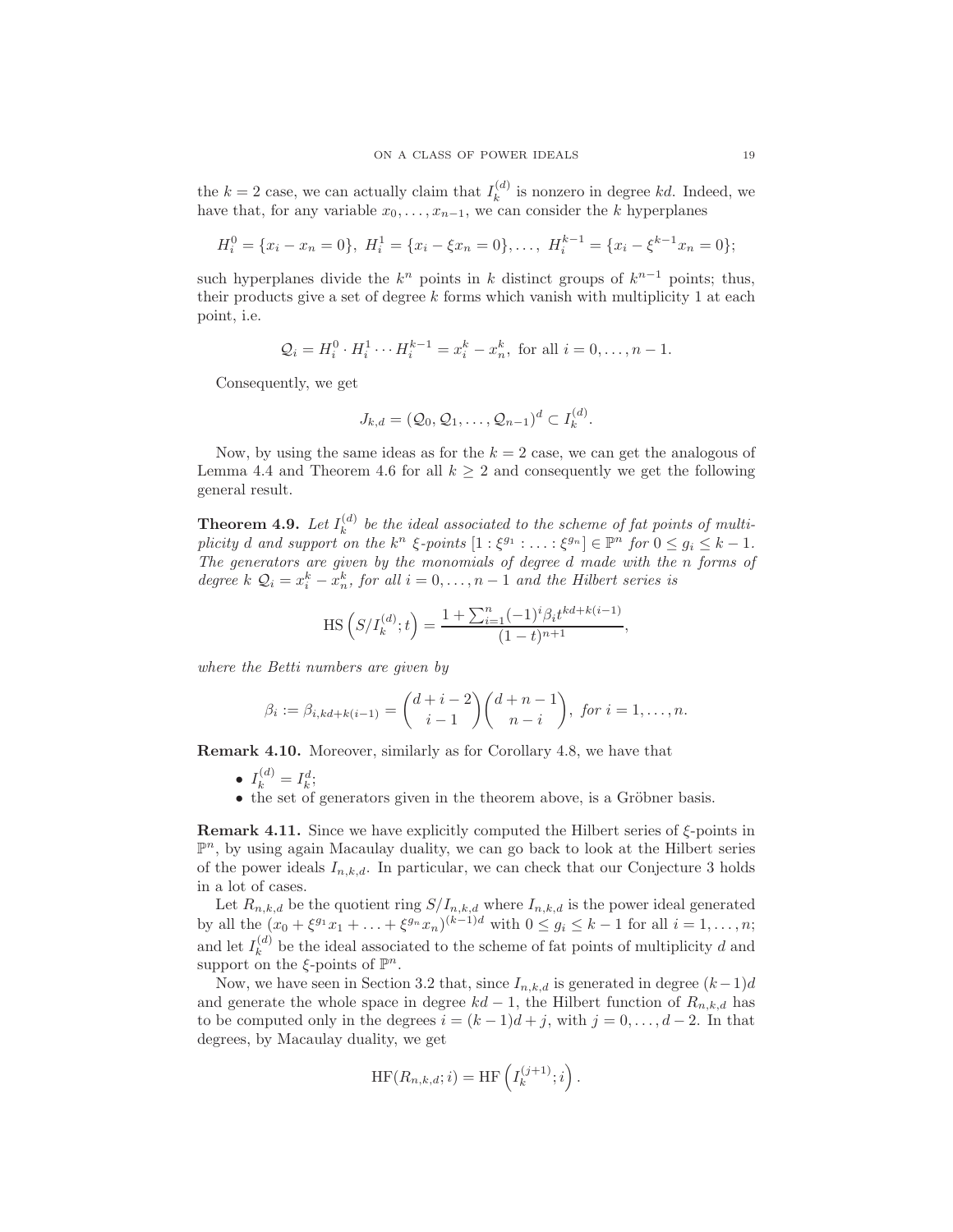From Theorem 4.9, we can explicitly compute such Hilbert function, i.e. for all  $j = 0, \ldots, d - 2,$ 

(3) HF(
$$
R_{n,k,d}
$$
;  $i$ ) =  
\n
$$
= \sum_{\substack{s \in \mathbb{N} \\ s \leq \frac{k-1}{k}(d-j)}} (-1)^{s+1} {n+(k-1)(d-j)-ks \choose n} {j+s-1 \choose s-1} {j+n \choose n-s}.
$$

In Section 3.2, we conjectured an extension of our formula for the Hilbert series of the quotient  $R_{n,k,d}$  based on a  $\mathbb{Z}_k^{n+1}$ -grading on the polynomial ring. We may recall the formula conjectured: for all  $j = 0, \ldots, d - 2$ ,

(4) 
$$
\text{HF}(R_{n,k,d};i) = \sum_{\substack{h \le (k-1)(d-j) \\ i-h \in k\mathbb{N}}} N_h \left( \binom{n+\frac{i-h}{k}}{n} - \binom{n+j}{n} \right);
$$

where  $N_h$  is simply the number of vectors  $\mathbf{h} \in \mathbb{Z}_k^{n+1}$  of weight  $\text{wt}(\mathbf{h}) = h$ , see Remark 3.12. In order to show that formula (4) is right and then to prove Conjecture 3, we should show that the right hand side of such formula is equal to the right hand side of formula (3).

**Proposition 4.12.** *Assuming*  $n = 1$ *, i.e. in the two variables case, the formulas* (3) *and* (4) *are equal and Conjecture 3 is true.*

*Proof.* For any k and d, the unique non-zero addend is the one for  $s = 1$ ; thus,

$$
(3) = 1 + (k - 1)(d - j) - k.
$$

Now, we look at formula (4). First of all we may observe that, for  $n = 1$ , the number of vectors in  $\mathbb{Z}_k^2$  with fixed weight h can be computed very easily, indeed

$$
N_h = \begin{cases} h+1 & \text{for } 0 \le h \le k-1; \\ 2k - (h+1) & \text{for } k \le h \le 2(k-1). \end{cases}
$$

Thus, any  $i = (k-1)d+j$  can be written as  $ck + r$  for some positive integers c, r with  $0\leq r\leq k-1$  and then, we get

$$
(4) = N_r(1 + c - (j + 1)) + N_{r+k}(1 + (c - 1) - (j + 1)) =
$$
  
=  $(r + 1)(1 + c - (j + 1)) + (k - r - 1)(1 + (c - 1) - (j + 1)) =$   
=  $(r + 1)\overline{c} + r + 1 - (r + 1)(j + 1) + kc - (r + 1)\overline{c} - kj - k + (r + 1)(\overline{c} + 1);$ 

moreover, recalling that  $i = ck + r = (k-1)d + j$ , we finally get

$$
(4) = 1 + (k - 1)d + j - kj - k = 1 + (k - 1)(d - j) - k.
$$

 $\Box$ 

Remark 4.13. With similar, but longer and more intricate arguments as for Proposition 4.2, we have been able to check also the case  $n + 1 = 3$ . Unfortunately, we have been not able to prove that the two expressions given in (3) and (4) give the same answer for any possible parameters  $(k, n, d)$ . With the support of a computer, by implementing with the CoCoA5 language such formulas, we have been able to check all the cases  $n, k \leq 20, d \leq 150$ .

Here is the implementation of the formula (3) by using CoCoA5 language, for the formula (4), we have used the algorithm described in Section 3.3.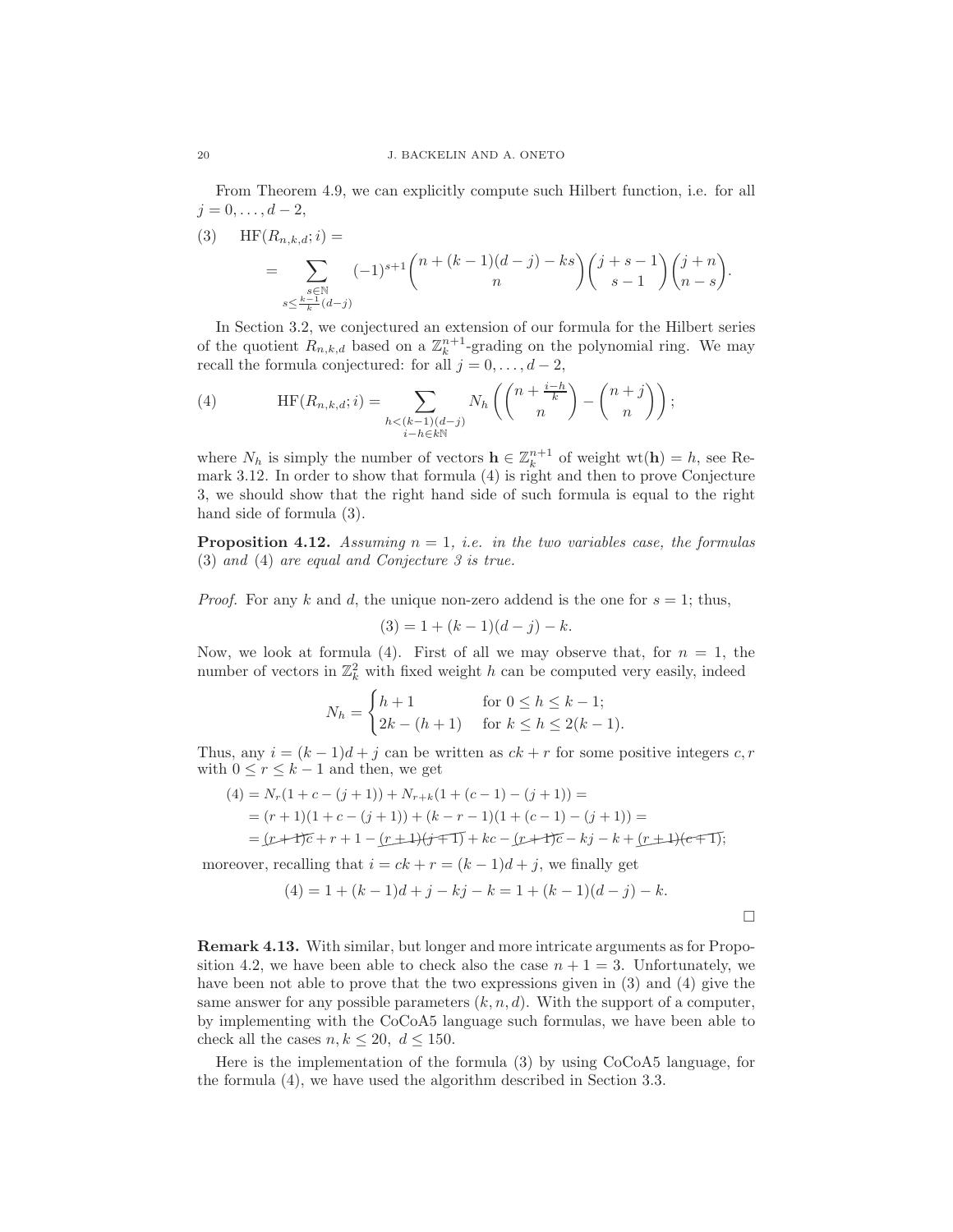```
-- 1) Input of the parameters K, N, D;
K := ;N : = ;
D := ;DD := (K-1)*D;-- HF will be the vector containing the relevant part of
-- the Hilbert function, i.e. from (K-1)D to KD-2;
HF := [];
-- 2) Compute the Hilbert function;
Foreach J In 0..(D-2) Do
 B := 0:
 KK := (K-1)*(D-J)/K;Foreach S In 1..N Do
  If S <= KK Then
   B : =B+(-1)^*(S+1)*Bin(N+(K-1)*(D-J)-K*S,N)*Bin(J+S-1,S-1)*Bin(J+N,N-S);EndIf;
  EndForeach;
  Append(Ref HF , B );
 EndForeach;
-- 3) Print the Hilbert function;
HF;
```
#### **REFERENCES**

- [1] F. Ardila and A. Postnikov. Combinatorics and geometry of power ideals. Trans. Amer. Math. Society, 362(8):4357–4384, 2010.
- [2] C. Bocci, S. M. Cooper, and B. Harbourne. Containment results for ideals of various configurations of points in  $\mathbb{P}^n$ . Journal of Pure and Applied Algebra, 218(1):65–75, 2014.
- [3] C. Bocci and B. Harbourne, Comparing powers and symbolic powers of ideals, Journal of Algebraic Geometry, 19(3):399–417, 2010.
- [4] W. Bruns, and J. Herzog. Cohen-Macaulay rings. Cambridge University Press, 1998.
- [5] D. Cox; J. Little and D. O'Shea. Ideals, varieties and algorithms. An introduction to Computational Algebraic Geometry and Commutative Algebra. Springer Verlag, 1992.
- [6] CoCoATeam. CoCoA: a system for doing Computations in Commutative Algebra. Available at http://cocoa.dima.unige.it.
- [7] J. Emsalem and A. Iarrobino. Inverse system of a symbolic power. Journal of Algebra, 174:1080–1090, 1995.
- [8] L. Ein, R. Lazarsfeld and K. Smith. Uniform Behavior of Symbolic Powers of Ideals Invent. Math., 144:241–252, 2001.
- [9] R. Fröberg, G. Ottaviani, and B. Shapiro. On the Waring problem for polynomial rings. Proceedings of the National Academy of Sciences, 109(15):5600–5602, 2012.
- [10] A.V. Geramita. Inverse systems of fat points: Waring's problem, secant varieties of Veronese varieties and parameter spaces for Gorenstein ideals. The Curves Seminar at Queens, 10:2– 114, 1996.
- [11] A. V. Geramita, B. Harbourne and J. Migliore. Classifying Hilbert functions of fat point subschemes in  $\mathbb{P}^2$ . Collect. Math.,  $60(2):159-192$ , 2009.